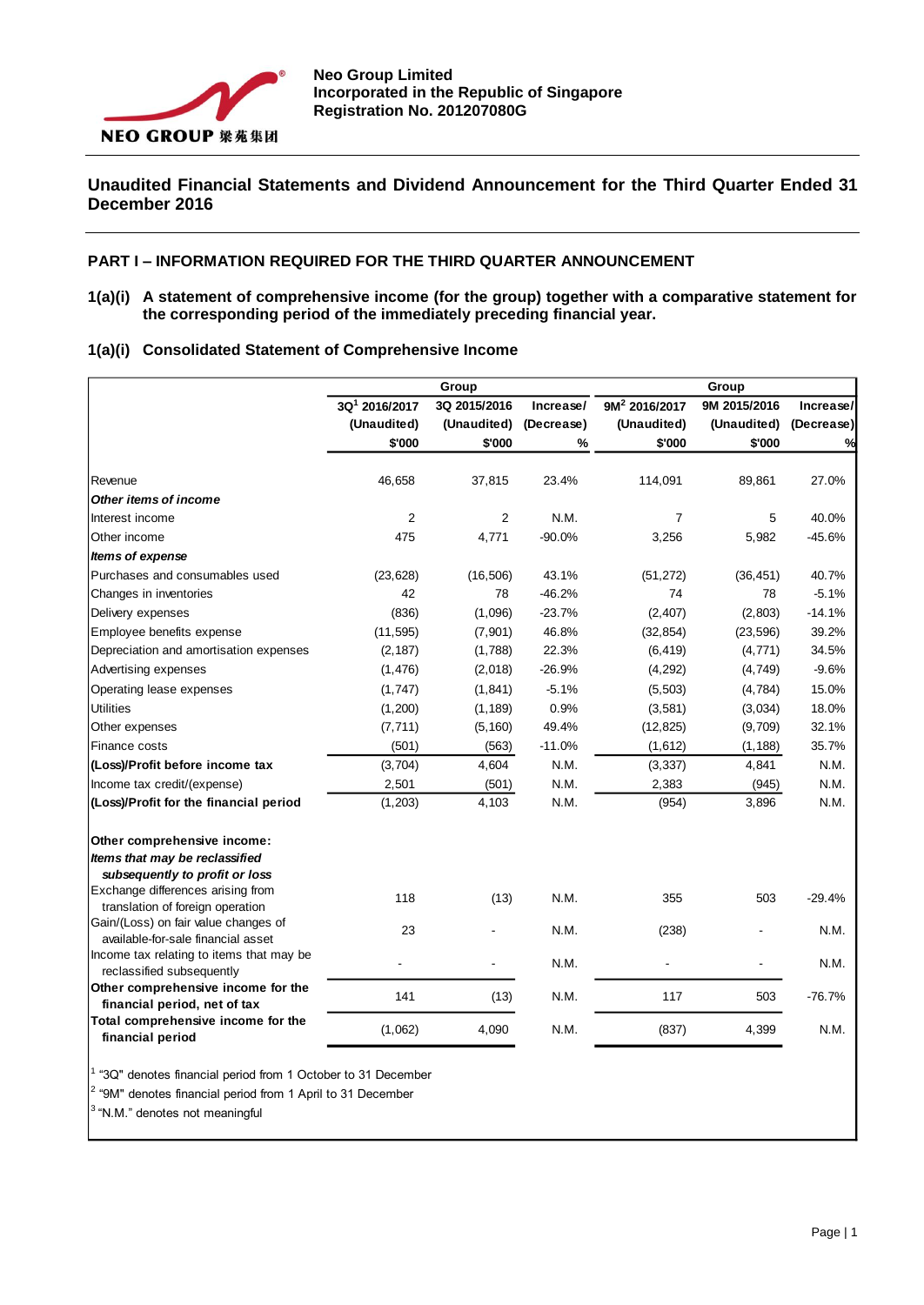|                                                |              | Group        |            |              | Group        |            |
|------------------------------------------------|--------------|--------------|------------|--------------|--------------|------------|
|                                                | 3Q 2016/2017 | 3Q 2015/2016 | Increase/  | 9M 2016/2017 | 9M 2015/2016 | Increase/  |
|                                                | (Unaudited)  | (Unaudited)  | (Decrease) | (Unaudited)  | (Unaudited)  | (Decrease) |
|                                                | \$'000       | \$'000       | %          | \$'000       | \$'000       | %          |
| Profit/(Loss) attributable to:                 |              |              |            |              |              |            |
| Owners of the parent                           | 125          | 4,837        | $-97.4%$   | 564          | 5,103        | $-88.9%$   |
| Non-controlling interests                      | (1,328)      | (734)        | 80.9%      | (1, 518)     | (1,207)      | 25.8%      |
|                                                | (1,203)      | 4,103        | N.M.       | (954)        | 3,896        | N.M.       |
| Total comprehensive income<br>attributable to: |              |              |            |              |              |            |
| Owners of the parent                           | 213          | 4.830        | $-95.6%$   | 521          | 5,379        | $-90.3%$   |
| Non-controlling interests                      | (1, 275)     | (740)        | 72.3%      | (1,358)      | (980)        | 38.6%      |
|                                                | (1,062)      | 4,090        | N.M.       | (837)        | 4,399        | N.M.       |
|                                                |              |              |            |              |              |            |

# **1(a)(ii) Notes to Consolidated Statement of Comprehensive Income**

(Loss)/Profit for the financial period is arrived at after crediting/(charging) the following:

|                                                              |                | Group                    |           | Group          |              |            |  |  |
|--------------------------------------------------------------|----------------|--------------------------|-----------|----------------|--------------|------------|--|--|
|                                                              | 3Q 2016/2017   | 3Q 2015/2016             | Increase/ | 9M 2016/2017   | 9M 2015/2016 | Increase/  |  |  |
|                                                              | (Unaudited)    | (Unaudited) (Decrease)   |           | (Unaudited)    | (Unaudited)  | (Decrease) |  |  |
|                                                              | \$'000         | \$'000                   | %         | \$'000         | \$'000       | %          |  |  |
| Interest income                                              | $\overline{2}$ | 2                        | N.M.      | $\overline{7}$ | 5            | 40.0%      |  |  |
|                                                              |                |                          |           |                |              |            |  |  |
| Dividend income                                              |                |                          | N.M.      | 11             | 18           | $-38.9%$   |  |  |
| Fair value gain on derivative financial<br>instruments       |                |                          | N.M.      | 23             |              | N.M.       |  |  |
| Gain from bargain purchase on acquisition<br>of subsidiaries |                | 4,255                    | $-100.0%$ |                | 4,255        | $-100.0%$  |  |  |
| Gain on disposal of assets classified as<br>held for sale    |                |                          | N.M.      | 1,817          | 672          | 170.4%     |  |  |
| Government grants                                            | 158            | 156                      | 1.3%      | 515            | 414          | 24.4%      |  |  |
| Rental income                                                | 142            | 133                      | 6.8%      | 499            | 245          | 103.7%     |  |  |
| Utilities income                                             | 1              |                          | N.M.      | 1              | 3            | $-66.7%$   |  |  |
| Bad third parties trade receivables<br>written off           | (1)            | (3)                      | $-66.7%$  | (4)            | (3)          | 33.3%      |  |  |
| Depreciation of property, plant and<br>equipment             | (2,045)        | (1,748)                  | 17.0%     | (6, 100)       | (4,655)      | 31.0%      |  |  |
| Depreciation of investment properties                        | (20)           | (6)                      | 233.3%    | (58)           | (17)         | 241.2%     |  |  |
| Amortisation of intangible assets                            | (122)          | (34)                     | 258.8%    | (261)          | (99)         | 163.6%     |  |  |
| Foreign exchange loss, net                                   | (81)           |                          | N.M.      | (401)          |              | N.M.       |  |  |
| Loss on disposal of property, plant<br>and equipment         | (5, 161)       | $\overline{\phantom{0}}$ | N.M.      | (4,989)        | (5)          | N.M.       |  |  |
| Plant and equipment written off                              | (13)           | (45)                     | $-71.1%$  | (18)           | (48)         | $-62.5%$   |  |  |
| Finance costs                                                | (501)          | (563)                    | $-11.0%$  | (1,612)        | (1, 188)     | 35.7%      |  |  |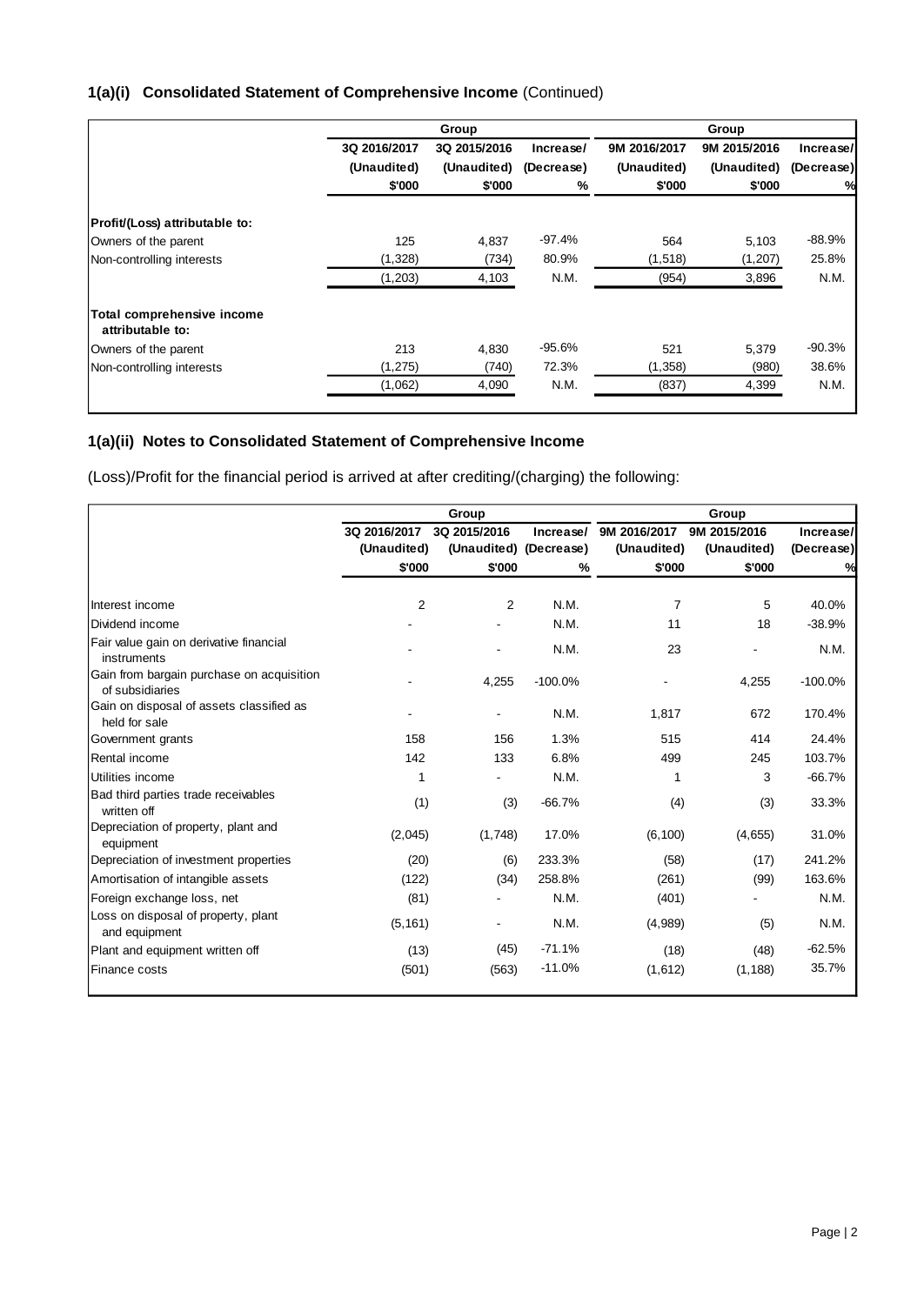### **1(b)(i) A Statement of Financial Position (for the issuer and group), together with a comparative statement as at the end of the immediately preceding financial year.**

## **1(b)(i) Statements of Financial Position**

|                                                | Group       |           | Company                      |           |
|------------------------------------------------|-------------|-----------|------------------------------|-----------|
|                                                | As at       |           | As at                        |           |
|                                                | 31/12/2016  | 31/3/2016 | 31/12/2016                   | 31/3/2016 |
|                                                | (Unaudited) | (Audited) | (Unaudited)                  | (Audited) |
|                                                | \$'000      | \$'000    | \$'000                       | \$'000    |
| <b>ASSETS</b>                                  |             |           |                              |           |
| <b>Current assets</b>                          |             |           |                              |           |
| Inventories                                    | 7,272       | 9,044     |                              |           |
| Trade and other receivables                    | 24,335      | 16,491    | 3,748                        | 6,551     |
| Prepayments                                    | 566         | 759       | 10                           | 11        |
| Cash and cash equivalents                      | 10,982      | 12,176    | 261                          | 378       |
|                                                | 43,155      | 38,470    | 4,019                        | 6,940     |
| Assets classified as held for sale             |             | 1,043     |                              |           |
| <b>Total current assets</b>                    | 43,155      | 39,513    | 4,019                        | 6,940     |
|                                                |             |           |                              |           |
| <b>Non-current assets</b>                      |             |           |                              |           |
| Property, plant and equipment                  | 74,546      | 75,884    | 11                           | 14        |
| Investment properties                          | 2,728       | 2,787     |                              |           |
| Intangible assets                              | 9,427       | 9,608     | 5                            | 10        |
| Investments in subsidiaries                    |             |           | 25,769                       | 21,351    |
| Other receivables                              | 227         | 197       | 2,211                        | 2,211     |
| Available-for-sale financial asset             | 392         | 630       | 392                          | 630       |
| <b>Total non-current assets</b>                | 87,320      | 89,106    | 28,388                       | 24,216    |
| <b>TOTAL ASSETS</b>                            | 130,475     | 128,619   | 32,407                       | 31,156    |
|                                                |             |           |                              |           |
| <b>EQUITY</b>                                  |             |           |                              |           |
| <b>Capital and reserves</b>                    |             |           |                              |           |
| Share capital                                  | 7,899       | 7,899     | 7,899                        | 7,899     |
| Merger reserves                                | (326)       | (326)     |                              |           |
| Fair value adjustment account                  | (238)       |           | (238)                        |           |
| Foreign currency translation reserve           | 345         | 150       | $\qquad \qquad \blacksquare$ |           |
| Retained earnings                              | 21,979      | 22,874    | 2,380                        | 3,748     |
| Equity attributable to owners of<br>the parent | 29,659      | 30,597    | 10,041                       | 11,647    |
| Non-controlling interests                      | 6,047       | 5,660     |                              |           |
| <b>TOTAL EQUITY</b>                            | 35,706      | 36,257    | 10,041                       | 11,647    |
|                                                |             |           |                              |           |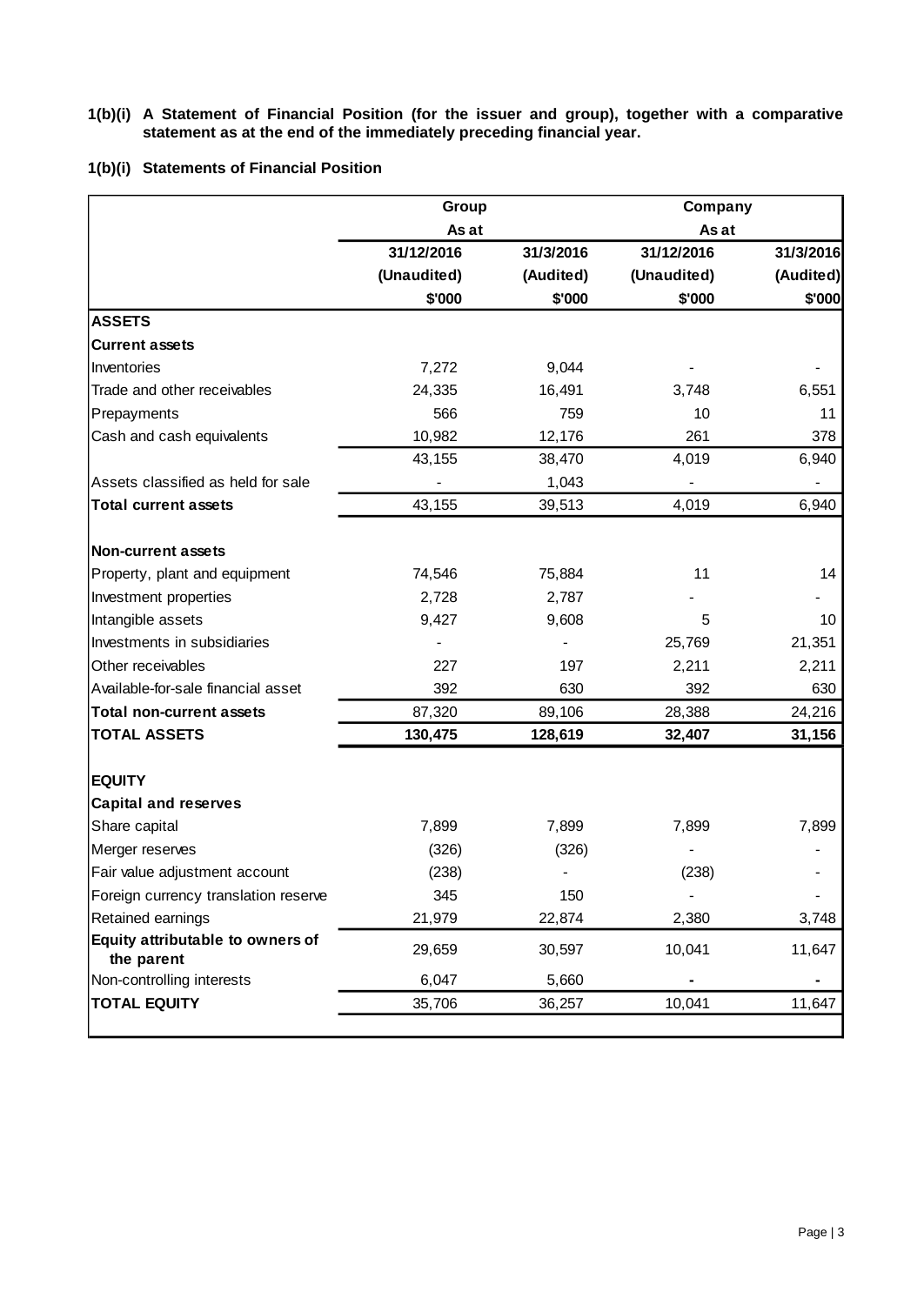# **1(b)(i) Statements of Financial Position** (Continued)

|                                      | Group       |           | Company     |           |
|--------------------------------------|-------------|-----------|-------------|-----------|
|                                      | As at       |           | As at       |           |
|                                      | 31/12/2016  | 31/3/2016 | 31/12/2016  | 31/3/2016 |
|                                      | (Unaudited) | (Audited) | (Unaudited) | (Audited) |
|                                      | \$'000      | \$'000    | \$'000      | \$'000    |
| <b>LIABILITIES</b>                   |             |           |             |           |
| <b>Current liabilities</b>           |             |           |             |           |
| Trade and other payables             | 17,893      | 19,298    | 3,479       | 5,083     |
| <b>Provisions</b>                    | 447         | 400       |             |           |
| Bank borrowings                      | 32,994      | 30,883    |             |           |
| Finance lease payables               | 1,759       | 2,012     |             |           |
| Derivative financial liabilities     |             | 82        |             |           |
| Income tax payable                   | 609         | 1,520     | 23          | 23        |
| <b>Total current liabilities</b>     | 53,702      | 54,195    | 3,502       | 5,106     |
| <b>Non-current liabilities</b>       |             |           |             |           |
| Other payables                       | 1,255       |           | 18,864      | 14,403    |
| Bank borrowings                      | 34,701      | 30,995    |             |           |
| Finance lease payables               | 2,338       | 2,494     |             |           |
| Deferred tax liabilities             | 2,773       | 4,678     |             |           |
| <b>Total non-current liabilities</b> | 41,067      | 38,167    | 18,864      | 14,403    |
| <b>TOTAL LIABILITIES</b>             | 94,769      | 92,362    | 22,366      | 19,509    |
| <b>TOTAL EQUITY AND LIABILITIES</b>  | 130,475     | 128,619   | 32,407      | 31,156    |
|                                      |             |           |             |           |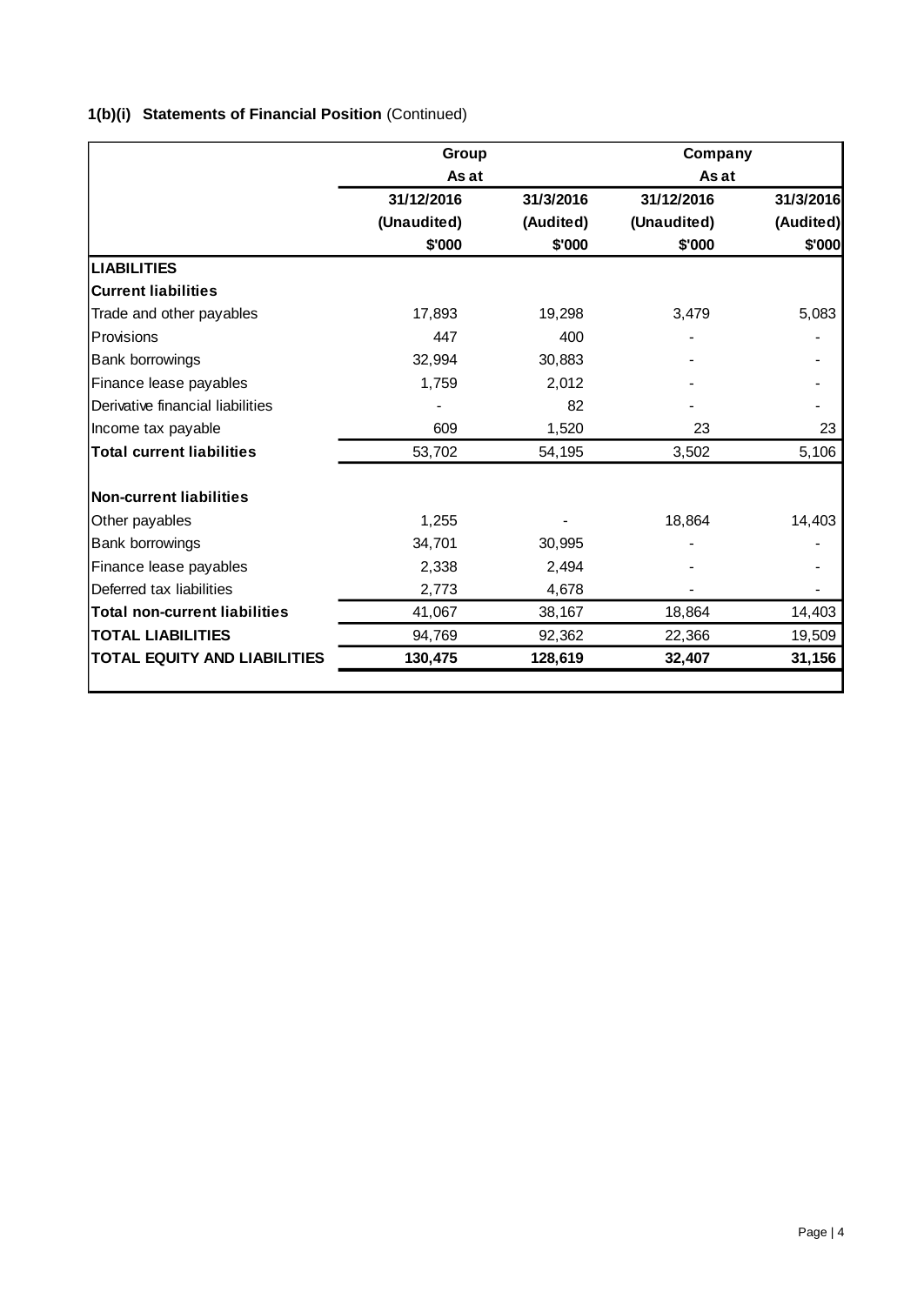# **1(b)(ii) Aggregate amount of group's borrowings and debt securities**

| Amount repayable in one year or less, or on demand |                | As at 31/12/2016         | As at 31/03/2016 |                   |
|----------------------------------------------------|----------------|--------------------------|------------------|-------------------|
|                                                    |                | (Unaudited)              | (Audited)        |                   |
|                                                    |                | \$'000                   | \$'000           |                   |
|                                                    | <b>Secured</b> | Unsecured                | <b>Secured</b>   | <b>Unsecuredl</b> |
| Bank borrowings                                    | 10.930         | 22.064                   | 13.840           | 17.043            |
| Finance lease payables                             | 1,759          |                          | 2,012            |                   |
| Amount repayable after one year                    |                | As at 31/12/2016         | As at 31/03/2016 |                   |
|                                                    |                | (Unaudited)              | (Audited)        |                   |
|                                                    |                | \$'000                   | \$'000           |                   |
|                                                    | <b>Secured</b> | Unsecured                | <b>Secured</b>   | Unsecured         |
| Bank borrowings                                    | 34.701         | $\overline{\phantom{0}}$ | 30,765           | 230               |
| Finance lease payables                             | 2,338          |                          | 2,494            |                   |
|                                                    |                |                          |                  |                   |

### **Details of any collateral:**

As at 31 December 2016, the Group's borrowings comprised bank borrowings and finance lease payables.

### **Bank borrowings**

Bank borrowings of \$10.93 million repayable within one year or less or on demand, and \$34.70 million repayable after one year are both secured by the legal mortgage in favour of the banks over the following properties at:

- (i) 6A Wan Lee Road;
- (ii) 1, 3 ,5 ,7 & 9 Enterprise Road;
- (iii) 30B Quality Road;
- (iv) 14 Joo Koon Circle;
- (v) 50 Tuas Avenue 11 #02-12;
- (vi) 16 Jalan Kilang Timor #03-07;
- (vii) 22 Senoko Way;
- (viii) 475 Tampines Street 44 #01-129; and
- (ix) 8 Jalan Istimewa 8, Johor, Malaysia.

The remaining bank borrowings of \$22.06 million repayable within one year or less or on demand are unsecured.

### **Finance lease payables**

The Group's obligations under finance leases of \$1.76 million repayable within one year or less or on demand, and \$2.34 million repayable after one year are secured by the leased assets.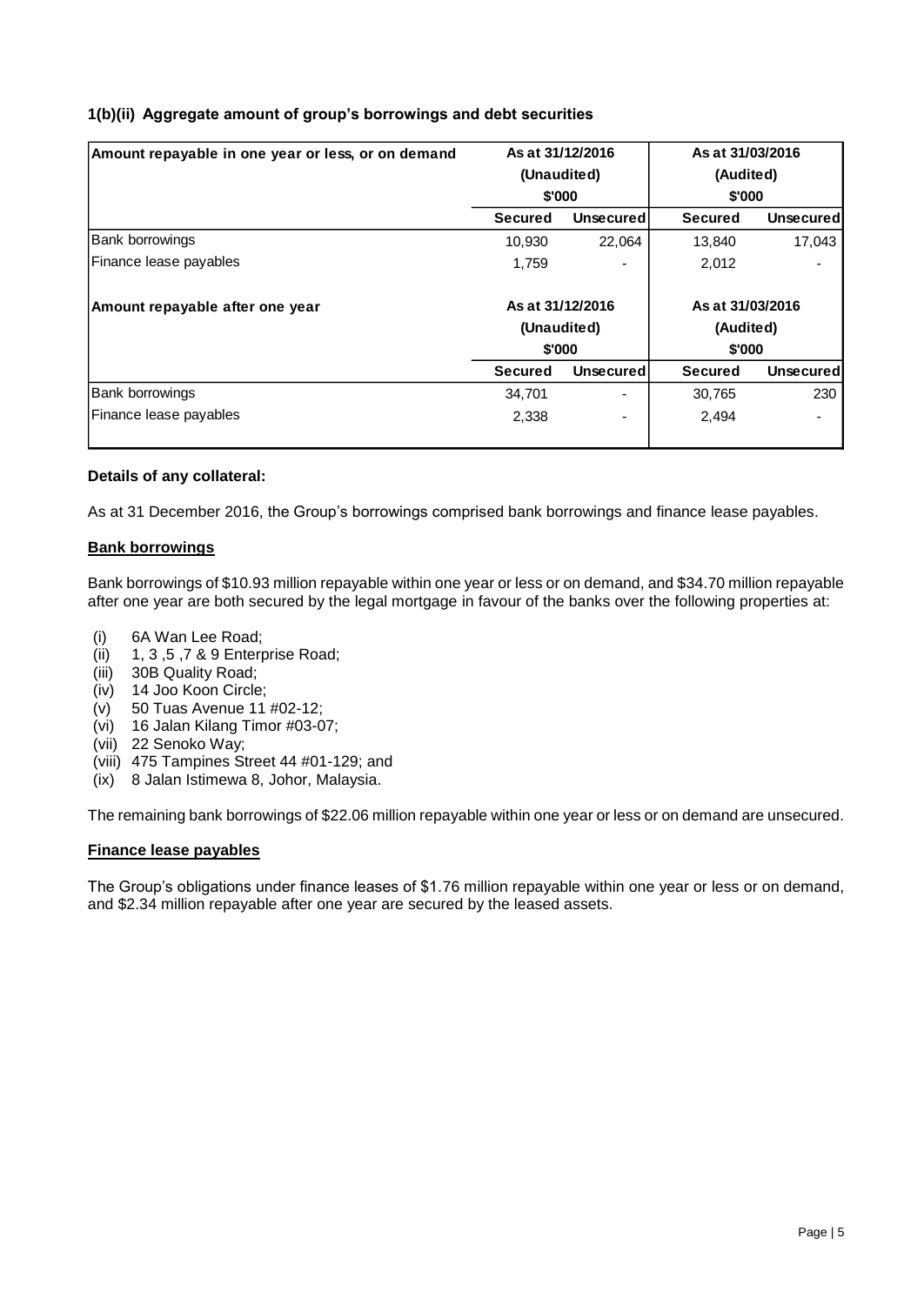### **1(c) A statement of cash flows (for the group), together with a comparative statement for the corresponding period of the immediately preceding financial year.**

## **1(c) Consolidated Statement of Cash Flow**

|                                                                 | Group          |                | Group        |              |  |
|-----------------------------------------------------------------|----------------|----------------|--------------|--------------|--|
|                                                                 | 3Q 2016/2017   | 3Q 2015/2016   | 9M 2016/2017 | 9M 2015/2016 |  |
|                                                                 | (Unaudited)    | (Unaudited)    | (Unaudited)  | (Unaudited)  |  |
|                                                                 | \$'000         | \$'000         | \$'000       | \$'000       |  |
| <b>Operating activities</b>                                     |                |                |              |              |  |
| (Loss)/Profit before income tax                                 | (3,704)        | 4,604          | (3, 337)     | 4,841        |  |
| Adjustments for:                                                |                |                |              |              |  |
| Depreciation and amortisation expenses                          | 2,187          | 1,788          | 6,419        | 4,771        |  |
| Bad third parties trade receivables written off                 | 1              | 3              | 4            | 3            |  |
| Fair value gain on derivative financial instruments             |                |                | (23)         |              |  |
| Gain from bargain purchase on acquisition<br>of subsidiaries    |                | (4, 255)       |              | (4,255)      |  |
| Gain on disposal of assets classified as held for sale          |                |                | (1, 817)     | (672)        |  |
| Interest expense                                                | 501            | 563            | 1,612        | 1,188        |  |
| Interest income                                                 | (2)            | (2)            | (7)          | (5)          |  |
| Loss on disposal of plant and equipment, net                    | 5,161          |                | 4,989        | 5            |  |
| Plant and equipment written off                                 | 13             | 45             | 18           | 48           |  |
| Dividend income                                                 |                |                | (11)         | (18)         |  |
| Operating cash flows before working capital changes             | 4,157          | 2,746          | 7,847        | 5,906        |  |
| Working capital changes:                                        |                |                |              |              |  |
| Inventories                                                     | (1, 443)       | (2, 430)       | 1,681        | (3,088)      |  |
| Trade and other receivables                                     | (8,509)        | (3, 481)       | (8,047)      | (6, 613)     |  |
| Prepayments                                                     | 7              | 215            | 193          | 405          |  |
| Trade and other payables                                        | 3,090          | 1,926          | 562          | 1,786        |  |
| Provisions                                                      | 11             | 13             | 47           | 13           |  |
| Derivative financial instruments                                |                |                | (59)         |              |  |
| Cash (absorbed by)/generated from operations                    | (2,687)        | (1,011)        | 2,224        | (1, 591)     |  |
| Income tax paid                                                 | 183            | (406)          | (432)        | (1, 127)     |  |
| Net cash (used in)/from operating activities                    | (2, 504)       | (1, 417)       | 1,792        | (2,718)      |  |
| <b>Investing activities</b>                                     |                |                |              |              |  |
| Acquisitions of subsidiaries, net of cash acquired              |                | (3,066)        |              | (9,613)      |  |
| Purchase of property, plant and equipment                       | (1,096)        | (2, 712)       | (18, 957)    | (4,948)      |  |
| Purchase of intangible assets                                   | (73)           | (39)           | (81)         | (60)         |  |
| Proceeds from disposal of property, plant and<br>equipment      | 10,177         |                | 10,445       |              |  |
| Proceeds from disposal of assets classified as held<br>for sale |                |                | 2,860        | 1,460        |  |
| Interest received                                               | $\overline{c}$ | $\overline{c}$ | 7            | 5            |  |
| Dividend income                                                 |                |                | 11           | 18           |  |
| Net cash from/(used in) investing activities                    | 9,010          | (5, 815)       | (5, 715)     | (13, 138)    |  |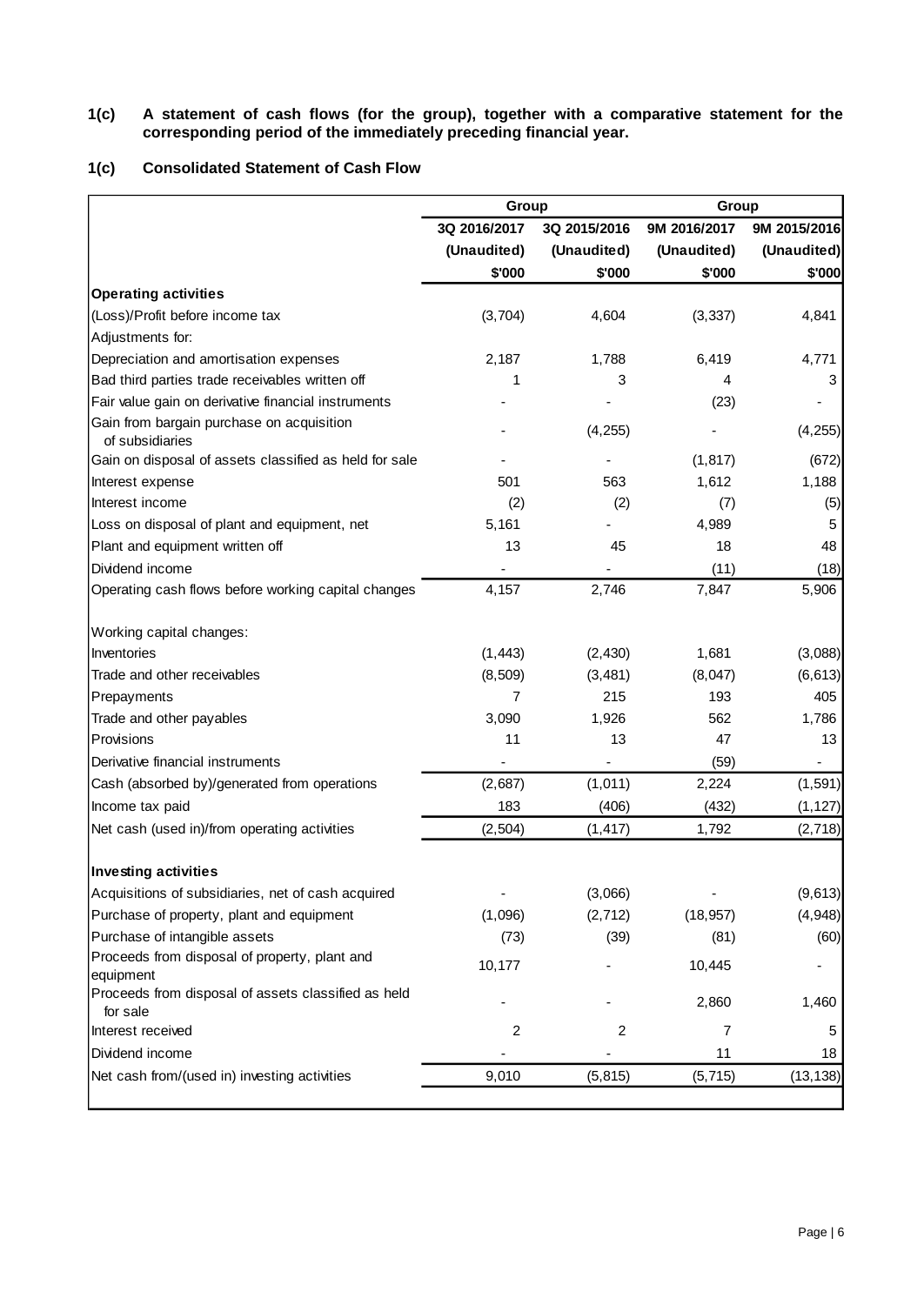# **1(c) Consolidated Statement of Cash Flows** (Continued)

|                                                                             | Group        |              | Group          |              |
|-----------------------------------------------------------------------------|--------------|--------------|----------------|--------------|
|                                                                             | 3Q 2016/2017 | 3Q 2015/2016 | 9M 2016/2017   | 9M 2015/2016 |
|                                                                             | (Unaudited)  | (Unaudited)  | (Unaudited)    | (Unaudited)  |
|                                                                             | \$'000       | \$'000       | \$'000         | \$'000       |
| <b>Financing activities</b>                                                 |              |              |                |              |
| Fixed deposits pledged with bank                                            |              | 10           |                | 10           |
| Issuance of ordinary shares to non-controlling<br>interests in a subsidiary | 245          |              | 1,745          |              |
| Drawdown of bank borrowings                                                 | 12,758       | 12,705       | 36,875         | 36,505       |
| Repayment of bank borrowings                                                | (17, 234)    | (5, 249)     | (30, 484)      | (16,989)     |
| Repayment of finance lease payables                                         | (531)        | (365)        | (1,758)        | (1, 110)     |
| Dividends paid                                                              |              |              | (1, 459)       | (1, 523)     |
| Interest paid                                                               | (501)        | (558)        | (1,612)        | (1, 164)     |
| Net cash (used in)/from financing activities                                | (5, 263)     | 6,543        | 3,307          | 15,729       |
| Net change in cash and cash equivalents                                     | 1,243        | (690)        | (616)          | (127)        |
| Effect of foreign exchange rate changes on cash<br>and cash equivalents     | (7)          | 33           | (4)            | 32           |
| Cash and cash equivalents at beginning of financial<br>period               | 8,910        | 8,121        | 10,766         | 7,559        |
| Cash and cash equivalents at end of financial<br>period                     | 10,146       | 7,464        | 10,146         | 7,464        |
| Cash and cash equivalents comprise:                                         |              |              | Group<br>As at |              |
|                                                                             |              |              | 31/12/2016     | 30/9/2015    |
|                                                                             |              |              | (Unaudited)    | (Unaudited)  |
|                                                                             |              |              | \$'000         | \$'000       |
| Cash on hand and at bank                                                    |              |              | 10,605         | 7,464        |
| <b>Fixed deposits</b>                                                       |              |              | 377            | 31           |
| Cash and cash equivalents as per statement of financial position            |              |              | 10,982         | 7,495        |
| Less: Fixed deposits pledged                                                |              |              | (226)          | (31)         |

 $\vert$  Less: Bank overdraft (610) Cash and cash equivalents as per consolidated statement of cash flows **10,146** 10,146 7,464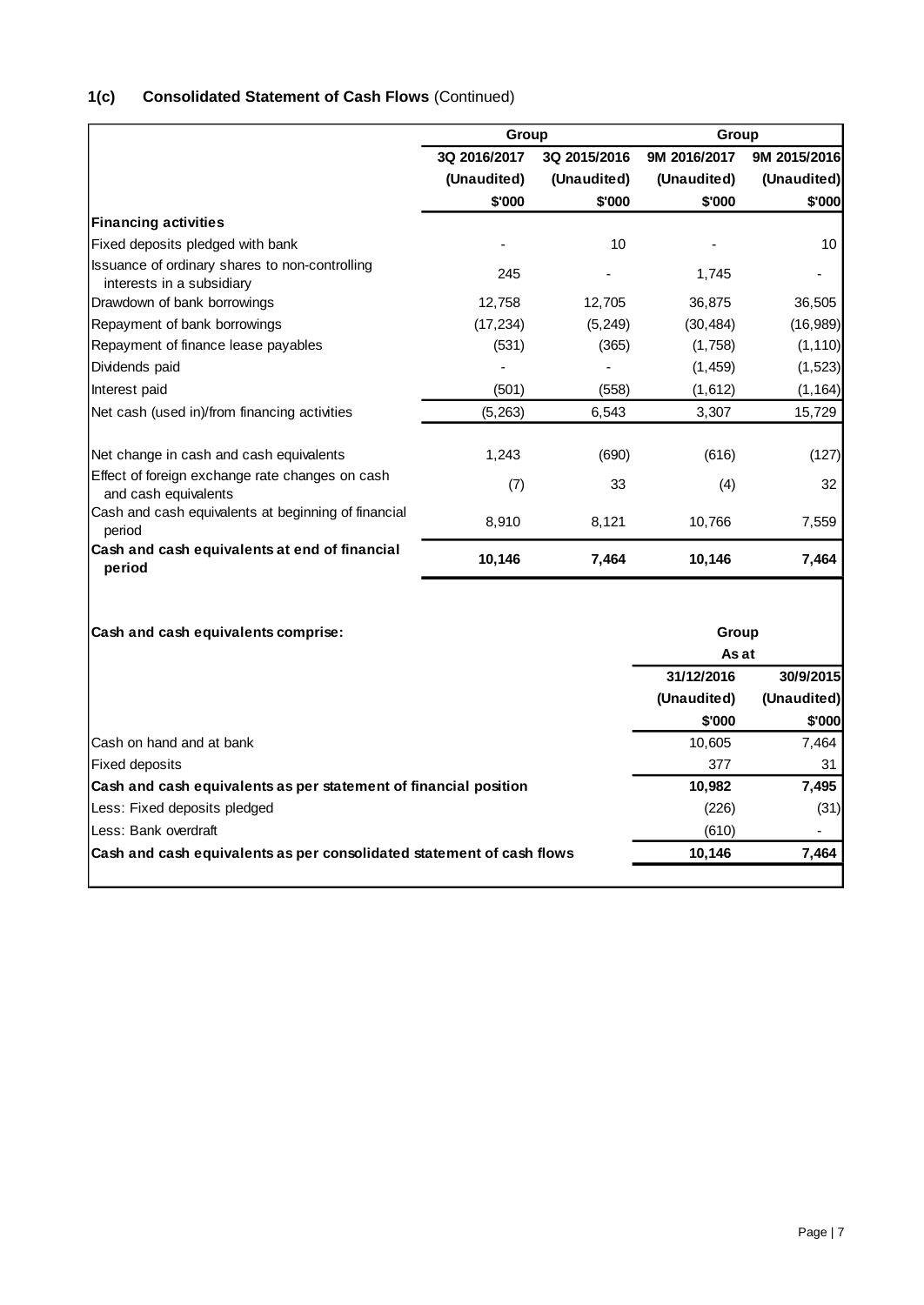- **1(d)(i) A statement (for the issuer and group) showing either (i) all changes in equity or (ii) changes in equity other than those arising from capitalisation issues and distributions to shareholders, together with a comparative statement for the corresponding period of the immediately preceding financial year**
- **1(d)(i) Statements of Changes in Equity**

| Group                                                                 | <b>Share</b><br>capital | reserves | <b>Fair value</b><br>Merger adjustment translation<br>account | Foreign<br>currency<br>reserves | Retained<br>earnings | <b>Total equity</b><br>attributable<br>to owners of controlling<br>the parent | Non-<br>interests | Total<br>equity |
|-----------------------------------------------------------------------|-------------------------|----------|---------------------------------------------------------------|---------------------------------|----------------------|-------------------------------------------------------------------------------|-------------------|-----------------|
|                                                                       | \$'000                  | \$'000   | \$'000                                                        | \$'000                          | \$'000               | \$'000                                                                        | \$'000            | \$'000          |
| (Unaudited)                                                           |                         |          |                                                               |                                 |                      |                                                                               |                   |                 |
| <b>Balance at 1 April 2016</b>                                        | 7,899                   | (326)    | $\overline{\phantom{a}}$                                      | 150                             | 22,874               | 30,597                                                                        | 5,660             | 36,257          |
| Profit/(loss) for the financial period                                |                         |          |                                                               |                                 | 564                  | 564                                                                           | (1, 518)          | (954)           |
| Other comprehensive income:                                           |                         |          |                                                               |                                 |                      |                                                                               |                   |                 |
| Exchange differences arising from translation of foreign operations   |                         |          |                                                               | 195                             |                      | 195                                                                           | 160               | 355             |
| Loss on fair value changes of available-for-sale financial asset      |                         |          | (238)                                                         | $\blacksquare$                  |                      | (238)                                                                         |                   | (238)           |
| Total comprehensive income for the financial period                   |                         |          | (238)                                                         | 195                             | 564                  | 521                                                                           | (1,358)           | (837)           |
| Distributions to owners of the parent:                                |                         |          |                                                               |                                 |                      |                                                                               |                   |                 |
| <b>IDividends</b>                                                     |                         |          |                                                               |                                 | (1, 459)             | (1, 459)                                                                      |                   | (1, 459)        |
| Total transactions with owners of the parent                          |                         |          |                                                               |                                 | (1, 459)             | (1, 459)                                                                      |                   | (1, 459)        |
| Contributions by non-controlling interests:                           |                         |          |                                                               |                                 |                      |                                                                               |                   |                 |
| Issue of ordinary shares to non-controlling interests in a subsidiary |                         |          |                                                               | $\overline{\phantom{a}}$        |                      | $\overline{\phantom{a}}$                                                      | 1,745             | 1,745           |
| Total transactions with non-controlling interests                     |                         |          |                                                               |                                 |                      |                                                                               | 1,745             | 1,745           |
| Balance at 31 December 2016                                           | 7,899                   | (326)    | (238)                                                         | 345                             | 21,979               | 29,659                                                                        | 6,047             | 35,706          |
|                                                                       |                         |          |                                                               |                                 |                      |                                                                               |                   |                 |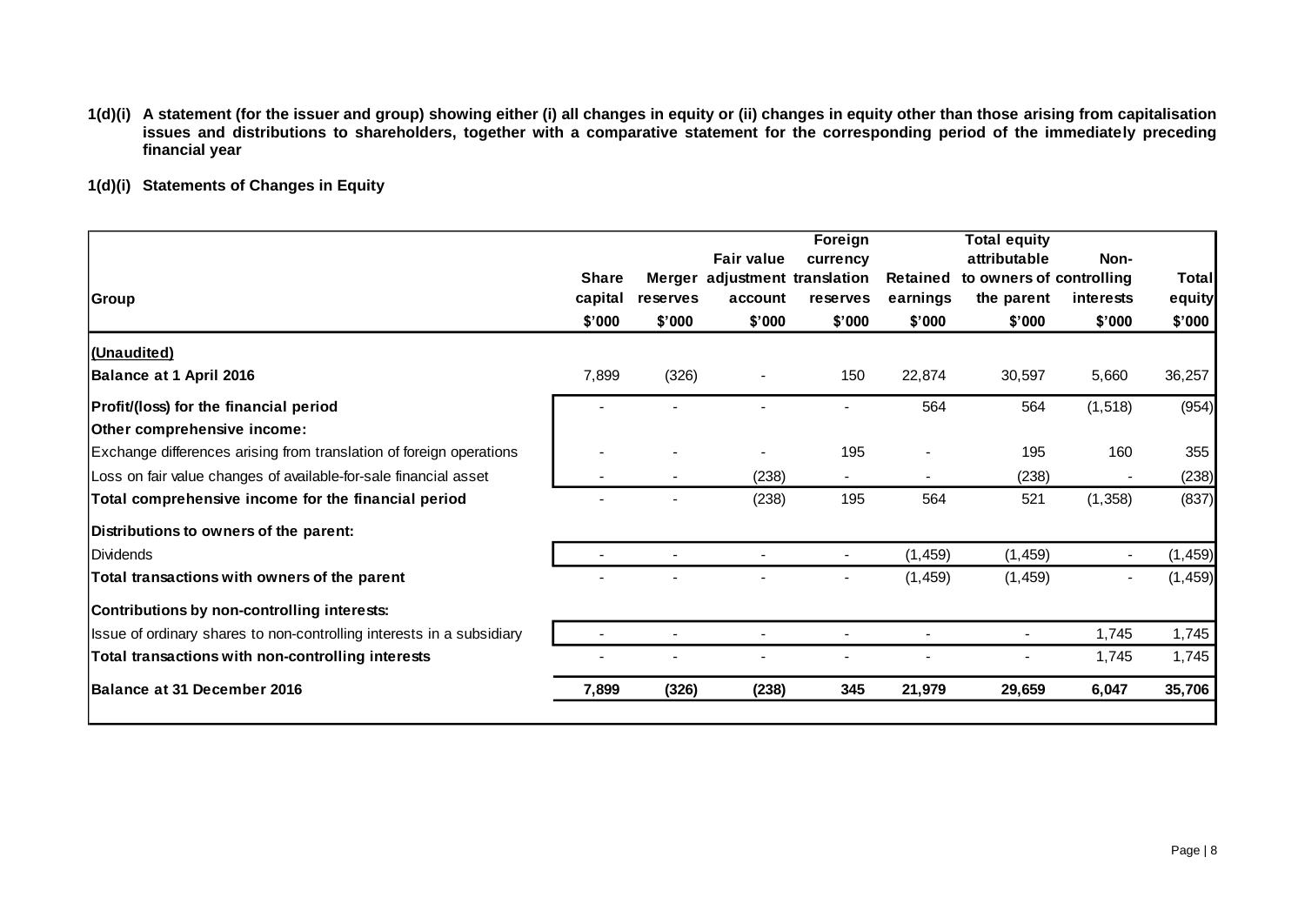# **1(d)(i) Statements of Changes in Equity** (Continued)

| Group                                                                 | <b>Share</b><br>capital | reserves       | <b>Fair value</b><br>Merger adjustment translation<br>account | Foreign<br>currency<br>reserves | Retained<br>earnings | <b>Total equity</b><br>attributable<br>to owners of controlling<br>the parent | Non-<br>interests        | Total<br>equity |
|-----------------------------------------------------------------------|-------------------------|----------------|---------------------------------------------------------------|---------------------------------|----------------------|-------------------------------------------------------------------------------|--------------------------|-----------------|
|                                                                       | \$'000                  | \$'000         | \$'000                                                        | \$'000                          | \$'000               | \$'000                                                                        | \$'000                   | \$'000          |
| (Unaudited)                                                           |                         |                |                                                               |                                 |                      |                                                                               |                          |                 |
| <b>Balance at 1 April 2015</b>                                        | 6,399                   | (326)          | (230)                                                         | $\blacksquare$                  | 18,335               | 24,178                                                                        | $\overline{\phantom{a}}$ | 24,178          |
| <b>Profit for the financial period</b><br>Other comprehensive income: |                         |                |                                                               |                                 | 5,103                | 5,103                                                                         | (1,207)                  | 3,896           |
| Exchange differences arising from translation of foreign operations   |                         |                |                                                               | 277                             | $\sim$               | 277                                                                           | 233                      | 510             |
| Total comprehensive income for the financial period                   |                         |                |                                                               | 277                             | 5,103                | 5,380                                                                         | (974)                    | 4,406           |
| Distribution to owners of the parent:                                 |                         |                |                                                               |                                 |                      |                                                                               |                          |                 |
| l Dividends                                                           |                         |                |                                                               | $\blacksquare$                  | (1,523)              | (1, 523)                                                                      |                          | (1, 523)        |
| Total transactions with owners of the parent                          |                         |                |                                                               |                                 | (1,523)              | (1,523)                                                                       |                          | (1, 523)        |
| Transactions with non-controlling interests:                          |                         |                |                                                               |                                 |                      |                                                                               |                          |                 |
| Acquisition of subsidiaries                                           | 1,500                   | $\blacksquare$ |                                                               |                                 | $\blacksquare$       | 1,500                                                                         | 3,868                    | 5,368           |
| Total transactions with non-controlling interests                     | 1,500                   |                |                                                               |                                 |                      | 1,500                                                                         | 3,868                    | 5,368           |
| Balance at 31 December 2015                                           | 7,899                   | (326)          | (230)                                                         | 277                             | 21,915               | 29,535                                                                        | 2,894                    | 32,429          |
|                                                                       |                         |                |                                                               |                                 |                      |                                                                               |                          |                 |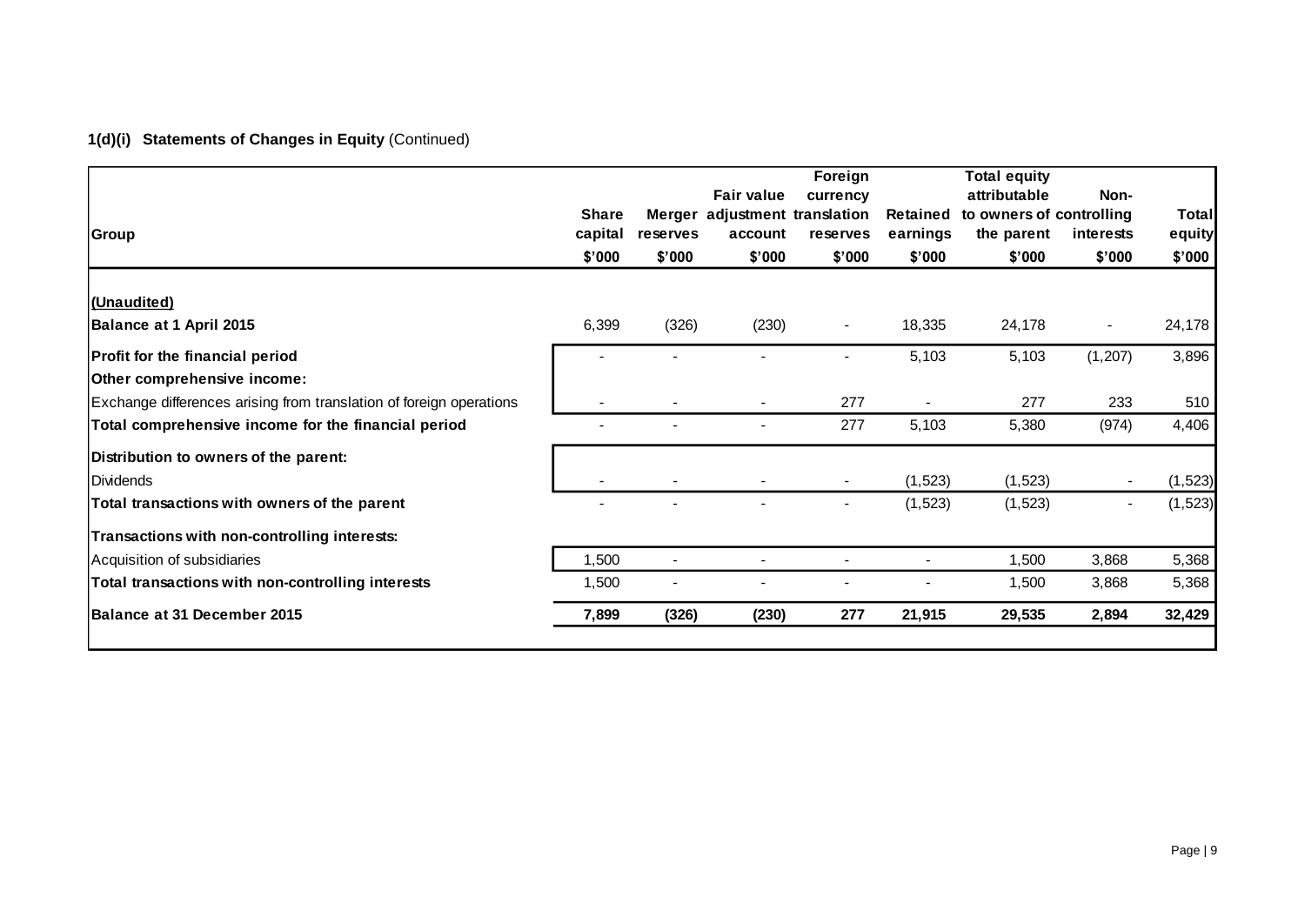|  | 1(d)(i) Statements of Changes in Equity |  |  |  |  |
|--|-----------------------------------------|--|--|--|--|
|--|-----------------------------------------|--|--|--|--|

| Company                                                          | Share capital | <b>Fair value</b><br>adjustment<br>account | <b>Retained</b><br>earnings | <b>Total equity</b><br>attributable<br>to owners |
|------------------------------------------------------------------|---------------|--------------------------------------------|-----------------------------|--------------------------------------------------|
|                                                                  | \$'000        | \$'000                                     | \$'000                      | \$'000                                           |
|                                                                  |               |                                            |                             |                                                  |
| (Unaudited)                                                      |               |                                            |                             |                                                  |
| Balance at 1 April 2016                                          | 7,899         |                                            | 3,748                       | 11,647                                           |
| Loss for the financial period                                    |               | ÷.                                         | 91                          | 91                                               |
| Other comprehensive income:                                      |               |                                            |                             |                                                  |
| Loss on fair value changes of available-for-sale financial asset |               | (238)                                      |                             | (238)                                            |
| Total comprehensive income for the financial period              |               | (238)                                      | 91                          | (147)                                            |
| <b>Distribution to owners:</b>                                   |               |                                            |                             |                                                  |
| <b>Dividends</b>                                                 |               |                                            | (1, 459)                    | (1, 459)                                         |
| <b>Total transactions with owners</b>                            |               |                                            | (1, 459)                    | (1, 459)                                         |
| Balance at 31 December 2016                                      | 7,899         | (238)                                      | 2,380                       | 10,041                                           |
| (Unaudited)                                                      |               |                                            |                             |                                                  |
| <b>Balance at 1 April 2015</b>                                   | 6,399         | (230)                                      | 3,554                       | 9,723                                            |
| Loss for the financial period                                    |               | L,                                         | (441)                       | (441)                                            |
| Total comprehensive income for the financial period              |               |                                            | (441)                       | (441)                                            |
| <b>Transactions with owners:</b>                                 |               |                                            |                             |                                                  |
| Share issued for acquisition of subsidiaries                     | 1,500         | ÷.                                         |                             | 1,500                                            |
| <b>Dividends</b>                                                 |               |                                            | (1, 523)                    | (1, 523)                                         |
| <b>Total transactions with owners</b>                            | 1,500         |                                            | (1, 523)                    | (23)                                             |
| Balance at 31 December 2015                                      | 7,899         | (230)                                      | 1,590                       | 9,259                                            |

**1(d)(ii) Details of any changes in the company's share capital arising from rights issue, bonus issue, share buy-backs, exercise of share options or warrants, conversion of other issues of equity securities, issue of shares for cash or as consideration for acquisition or for any other purpose since the end of the previous period reported on. State also the number of shares that may be issued on conversion of all the outstanding convertibles as at the end of the current financial period reported on and as at the end of the corresponding period of the immediately preceding financial year.**

|                                                             | Number of Issued and |
|-------------------------------------------------------------|----------------------|
| Ordinary                                                    | Paid-up              |
| <b>Shares</b>                                               |                      |
| 145,907,100<br>Balance at 1 April 2016 and 31 December 2016 | 7,899,133            |

As at 31 December 2016, the Company did not have any outstanding options, warrants or other instrument convertible into securities of the Company.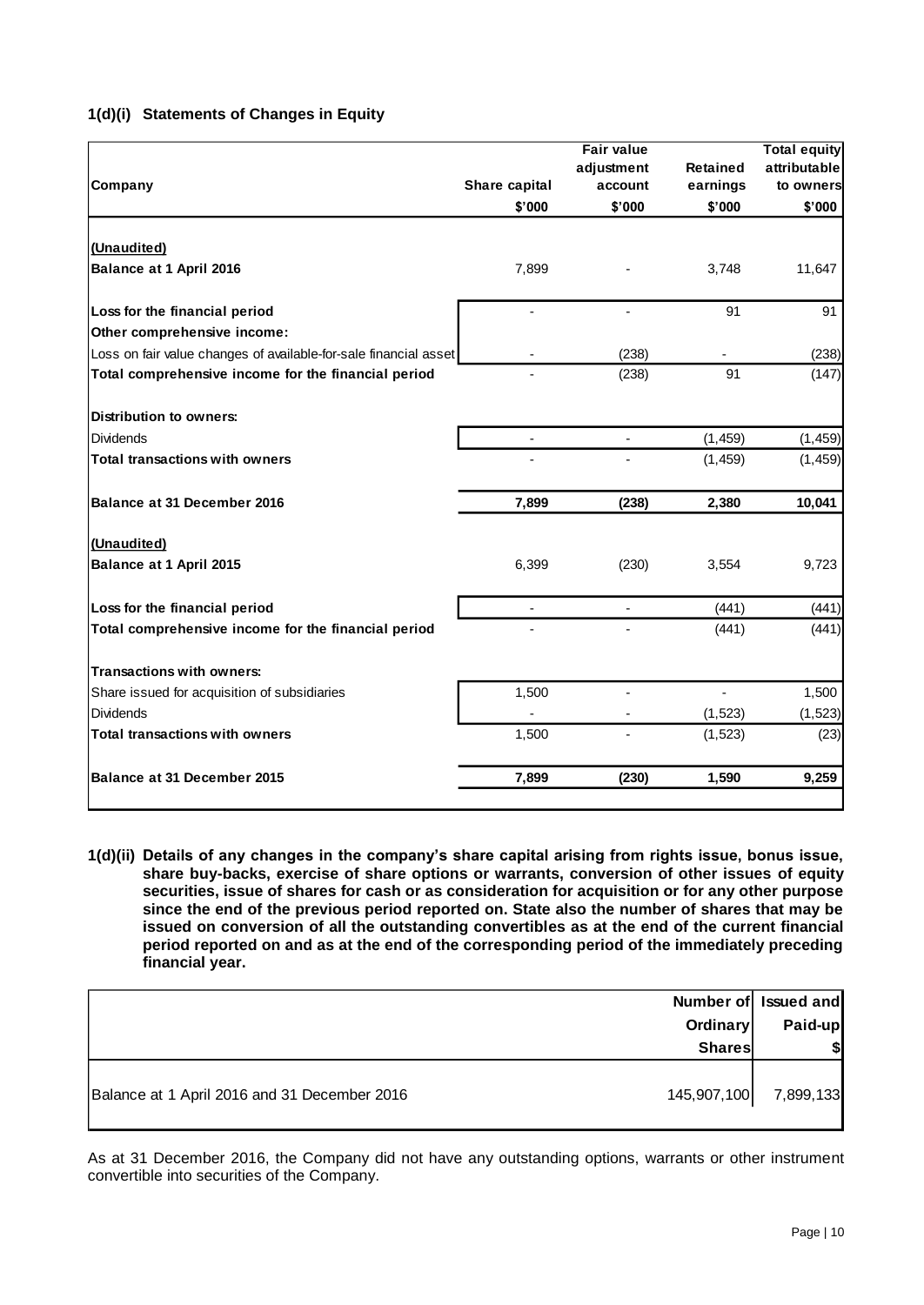### **1(d)(iii) To show the total number of issued shares excluding treasury shares as at the end of the current period and as at the end of the immediately preceding year.**

|                                                         |            | Company<br>As at        |  |
|---------------------------------------------------------|------------|-------------------------|--|
|                                                         | 31/12/2016 | 31/3/2016               |  |
| Total number of issued shares excluding treasury shares |            | 145,907,100 145,907,100 |  |

There were no treasury shares as at 31 December 2016 and 31 March 2016.

### **1(d)(iv) A statement showing all sales, transfers, disposal, cancellation and/or use of treasury shares as at the end of the current financial period reported on.**

Not applicable as the Company does not have any treasury shares as at 31 December 2016.

**2. Whether the figures have been audited or reviewed and in accordance with which auditing standard or practice.**

The figures have not been audited nor reviewed by the Company's auditors.

**3. Where the figures have been audited or reviewed, the auditors' report (including any qualifications or emphasis of a matter).**

Not applicable.

**4. Whether the same accounting policies and methods of computation as in the issuer's most recently audited annual financial statements have been applied.**

The financial results for the current period have been prepared using the same accounting policies and methods of computation as presented in the Group's most recently audited financial statement for the financial year ended 31 March 2016.

### **5. If there were any changes in the accounting policies and methods of computation, including any required by an accounting standard, what has changed, as well as the reasons for, and the effect of, the change.**

The Group adopted the new standards, amendments to standards and interpretations that are effective for annual periods beginning on or after 1 April 2016. The adoption of these new standards, amendments to standards and interpretations did not result in any significant changes on the financial statements of the Group.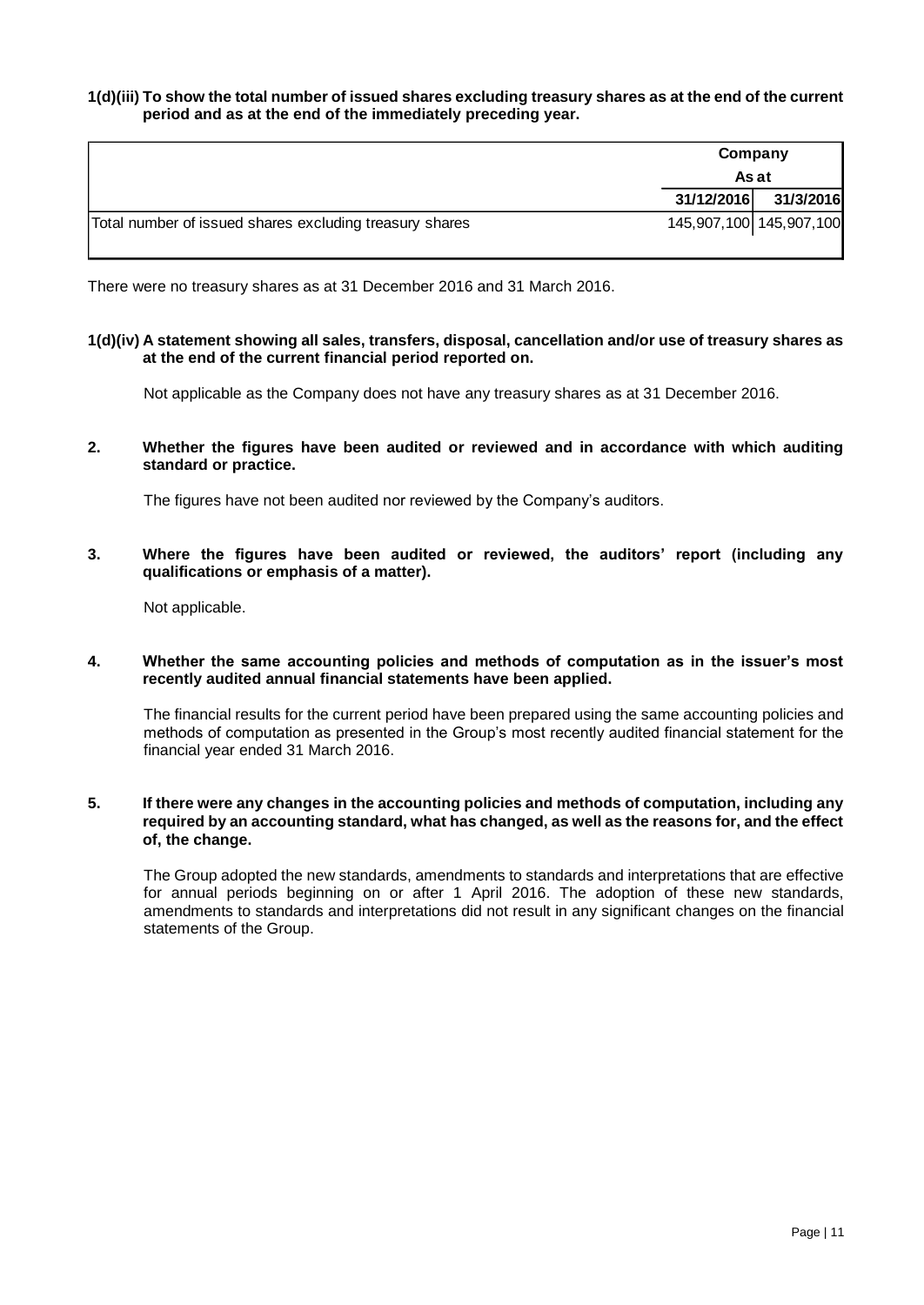### **6. Earnings per ordinary share of the company for the current period reported on and the corresponding period of the immediately preceding financial year, after deducting any provision for preference dividends.**

| Earnings per share ("EPS")                                                                        | Group        |              | Group        |              |
|---------------------------------------------------------------------------------------------------|--------------|--------------|--------------|--------------|
|                                                                                                   | 3Q 2016/2017 | 3Q 2015/2016 | 9M 2016/2017 | 9M 2015/2016 |
|                                                                                                   | (Unaudited)  | (Unaudited)  | (Unaudited)  | (Unaudited)  |
| Profit attributable to owners of the parent (\$'000)                                              | 125          | 4.837        | 564          | 5,103        |
| Actual/Weighted average number of ordinary shares (1)                                             | 145,907,100  | 144,926,199  | 145,907,100  | 144,926,199  |
| Basic and diluted EPS based on actual/weighted average<br>number of ordinary shares (cents) $(2)$ | 0.09         | 3.34         | 0.39         | 3.52         |

### **Notes:**

- (1) Basic EPS is computed by dividing the profit attributable to owners of the parent in each financial period by the actual/weighted average number of issued ordinary shares outstanding during the respective financial period. In June 2015, the Company issued 1,000,000 new ordinary shares in its capital pursuant to the Thong Siek Acquisition and in November 2015, the Company issued 907,100 new ordinary shares in its capital pursuant to the CT Vegetables Acquisition.
- (2) Diluted EPS is the same as the basic EPS for all the periods under review as the Company did not have any outstanding instruments convertible into rights or subscribe for, and options in respect of its ordinary shares during the respective financial periods.

# **7. Net asset value (for the issuer and group) per ordinary share based on issued share capital of**

- **(a) current period reported on; and**
- **(b) immediately preceding financial year**

| Net asset value ("NAV")               | Group       |             | Company     |             |  |
|---------------------------------------|-------------|-------------|-------------|-------------|--|
|                                       |             | As at       |             | As at       |  |
|                                       | 31/12/2016  | 31/3/2016   | 31/12/2016  | 31/3/2016   |  |
|                                       | (Unaudited) | (Audited)   | (Unaudited) | (Audited)   |  |
| NAV (\$'000)                          | 29,659      | 30.597      | 10.041      | 11,647      |  |
| Number of ordinary shares             | 145,907,100 | 145,907,100 | 145,907,100 | 145,907,100 |  |
| <b>NAV</b> per ordinary share (cents) | 20.33       | 20.97       | 6.88        | 7.98        |  |

#### **8. A review of the performance of the group, to the extent necessary for a reasonable understanding of the group's business. It must include a discussion of the following:**

- **(a) any significant factors that affected the turnover, costs, and earnings of the group for the current financial period reported on, including (where applicable) seasonal or cyclical factors; and**
- **(b) any material factors that affected the cash flow, working capital, assets or liabilities of the group during the current period reported on.**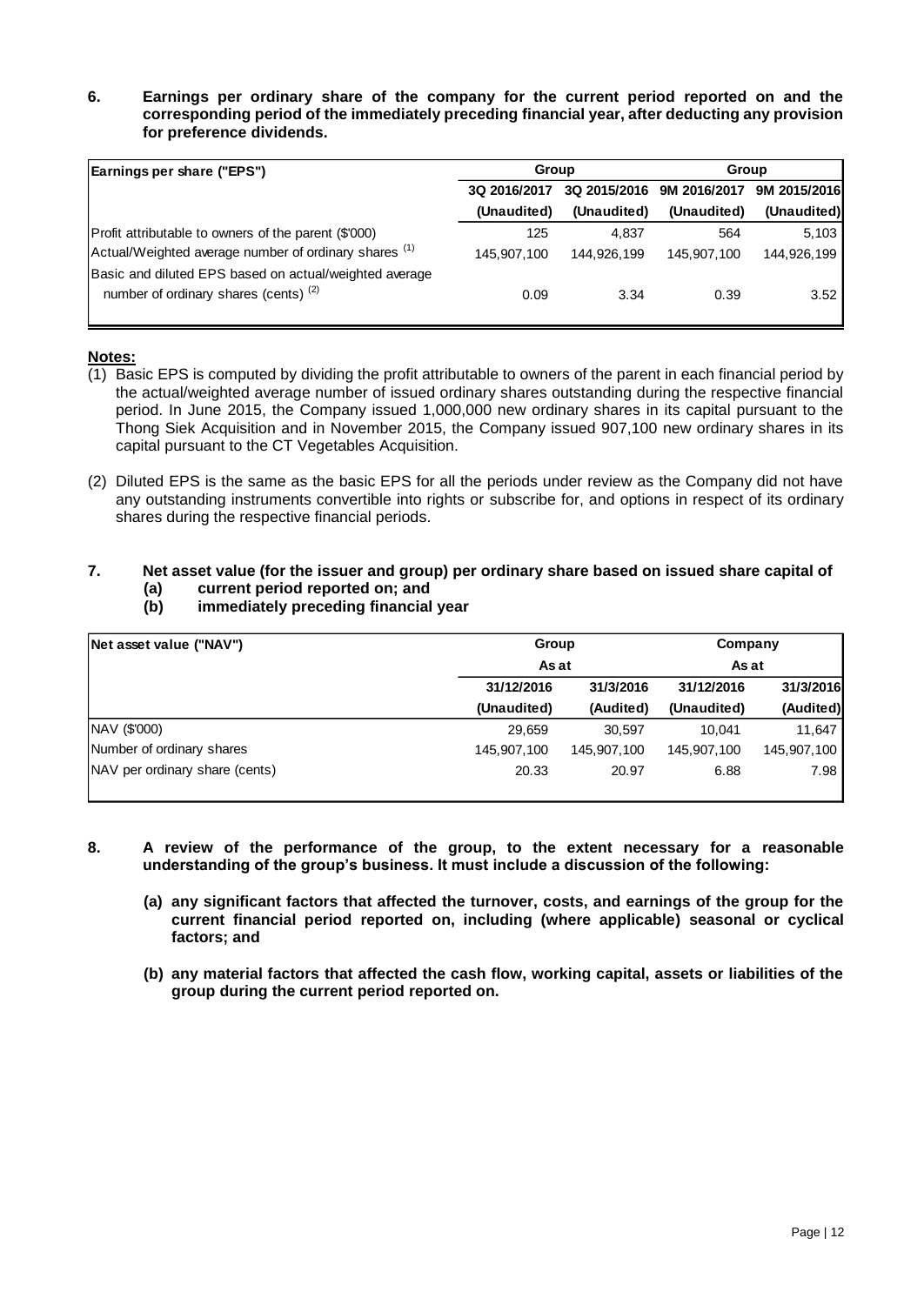### **8(a). Consolidated Statement of Comprehensive Income**

### **3Q 2016/2017 compared to 3Q 2015/2016**

### Revenue

For the quarter ended 31 December 2016 ("**3Q 2016/2017**"), the Group registered \$46.66 million in revenue as compared to \$37.82 million in the previous corresponding quarter ended 31 December 2015 ("**3Q 2015/2016**"). The increase was approximately \$8.84 million or 23.4%.

Food catering business revenue decreased by \$1.16 million or 6.5% from \$17.95 million in 3Q 2015/2016 to \$16.79 million in 3Q 2016/2017. The decrease was mainly due to less event celebrations during this period compared to the prior corresponding period when there were nation-wide SG50 celebrations.

Food retail business revenue increased by \$0.24 million or 5.5% from \$4.40 million in 3Q 2015/2016 to \$4.64 million in 3Q 2016/2017. This was mainly attributable to the opening of new outlets that are strategically located as well as new initiatives and promotions launched during this quarter.

Food manufacturing business revenue increased by \$0.36 million or 2.9% from \$12.24 million in 3Q 2015/2016 to \$12.60 million in 3Q 2016/2017. The increase was mainly due to successfully launched of new product offerings during this quarter.

Food trading business revenue increased by \$1.74 million or 59.6% from \$2.92 million in 3Q 2015/2016 to \$4.66 million in 3Q 2016/2017. As the acquisition was only completed in November 2015, food trading business contributed 2 months revenue in 3Q 2015/2016 compared to 3 months revenue in 3Q 2016/2017.

Food and catering supplies business revenue increased by \$7.57 million from \$0.11 million in 3Q 2015/2016 to \$7.68 million in 3Q 2016/2017. The increase was mainly due to the commencement of food and catering supplies business supplying to and trading frozen meat with a local third party customer during this quarter.

### Other income

Other income was \$0.48 million in 3Q 2016/2017 as compared to \$4.77 million in 3Q 2015/2016. It decreased by approximately \$4.29 million or 90.0% mainly due to the absence of one-off provisional gain from bargain purchase on acquisition of subsidiaries of \$4.26 million during this quarter.

### Purchases and consumables used

Purchases and consumables used increased by approximately \$7.12 million or 43.1% to \$23.63 million in 3Q 2016/2017 from \$16.51 million in 3Q 2015/2016. The increase was mainly due to increase in food prices and consumables expenses as a result of the new frozen meat trading in food and catering supplies business as well as consolidation of costs incurred by the food trading business after the acquisition was completed in November 2015. Generally, the food and catering supplies and food trading business have a lower gross profit margin compared to the food catering business and food retail business, thus the percentage increase in purchases and consumables used was higher than the percentage increase in revenue.

#### Delivery expenses

Delivery expenses decreased by \$0.26 million or 23.7% to \$0.84 million in 3Q 2016/2017 as compared to \$1.10 million in 3Q 2015/2016. This was due to a reduction in the usage of outsourced drivers for the food retail business.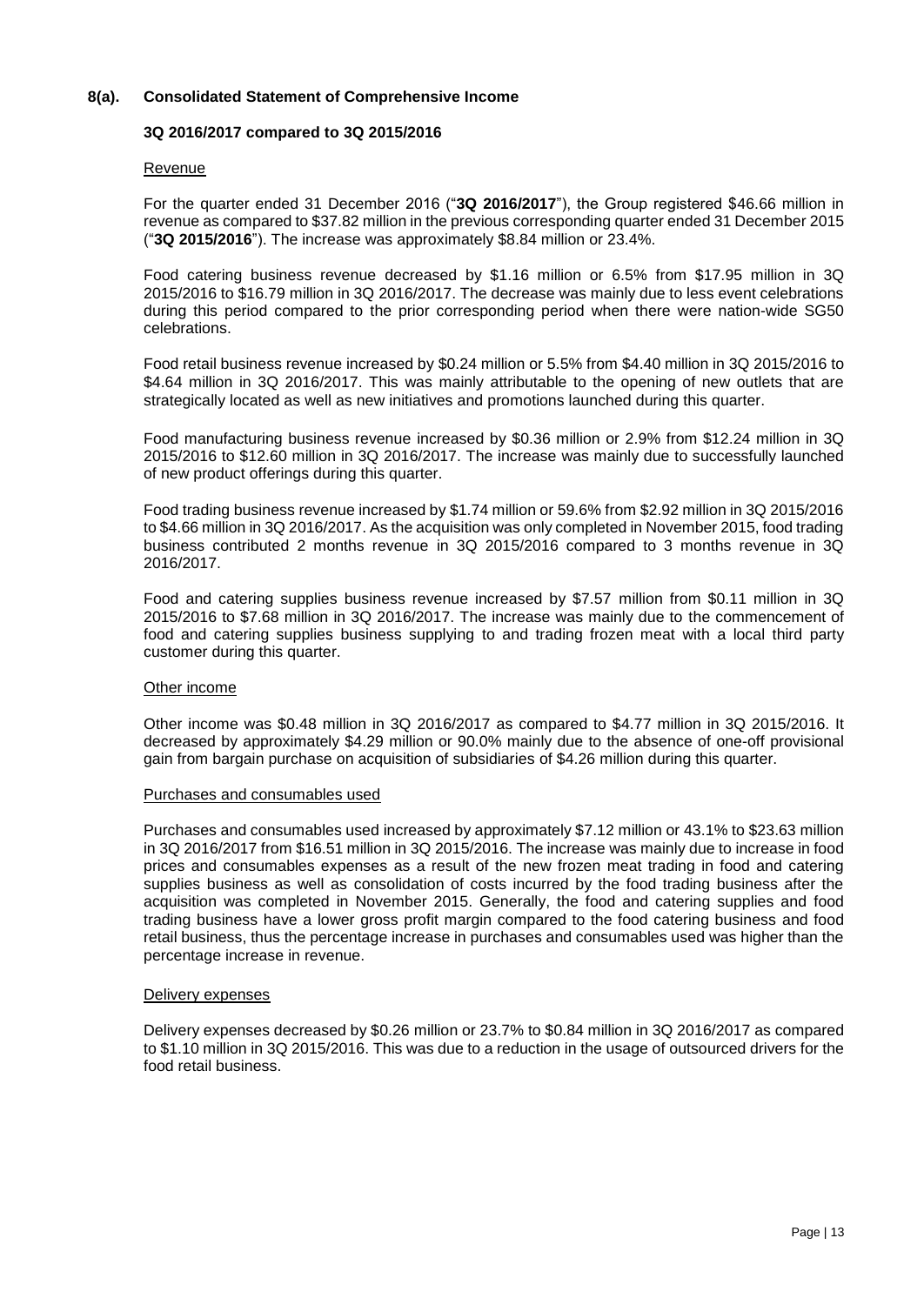### Employee benefits expense

Employee benefits expense increased by \$3.70 million or 46.8% to \$11.60 million in 3Q 2016/2017 as compared to \$7.90 million in 3Q 2015/2016. This was due to an increase in headcount for the operations in preparing for the upcoming festive peak season as well as additional staffs being employed for our newly setup catering subsidiary to serve a new market segment in December 2016.

### Depreciation and amortisation expenses

Depreciation and amortisation expenses increased by \$0.40 million or 22.3% from \$1.79 million in 3Q 2015/2016 to \$2.19 million in 3Q 2016/2017. This was mainly attributable to the completed construction of cold-room on the new property at 22 Senoko Way and additions to other plant and machinery during the quarter.

#### Advertising expenses

Advertising expenses decreased by \$0.54 million or 26.9% from \$2.02 million in 3Q 2015/2016 to \$1.48 million in 3Q 2016/2017. This was mainly due to a reduction in advertising and promotional activities and sponsorship expenses during the quarter.

#### Operating lease expenses

Operating lease expenses decreased by \$0.09 million or 5.1% from \$1.84 million in 3Q 2015/2016 to \$1.75 million in 3Q 2016/2017 mainly due to the termination of third party cold-room rental for food manufacturing business.

#### **Utilities**

Utilities increased by approximately \$0.01 million or 0.9% from \$1.19 million in 3Q 2015/2016 to \$1.20 million in 3Q 2016/2017. The increase was mainly attributable to an increase in the electricity usage for the cold-room at 22 Senoko Way.

### Other expenses

Other expenses increased by \$2.55 million or 49.4% from \$5.16 million in 3Q 2015/2016 to \$7.71 million in 3Q 2016/2017. The increase was mainly due to a one-off loss on disposal of property at 14 Senoko Way of \$5.20 million during the quarter. Other than the one-off loss on disposal, the remaining other expenses were attributable to credit card charges, professional and legal fees, repair and maintenance, upkeep of motor vehicles, insurance expenses and low value asset items expensed.

### Finance costs

Finance costs decreased by approximately \$0.06 million or 11.0% from \$0.56 million in 3Q 2015/2016 to \$0.50 million in 3Q 2016/2017 mainly due to the settlement of bank borrowings upon the disposal of 14 Senoko Way and the application of the remaining net proceeds from the disposal to pare down our bank borrowings during the quarter.

#### (Loss)/Profit before income tax

The Group reported a loss before income tax of \$3.70 million in 3Q 2016/2017 as compared to a profit before tax of \$4.60 million in 3Q 2015/2016. The loss before income tax was mainly attributable to a one-off loss on disposal of property at 14 Senoko Way of \$5.20 million during the quarter as compared to a one-off provisional gain from bargain purchase on acquisition of subsidiaries of \$4.26 million in the previous corresponding quarter.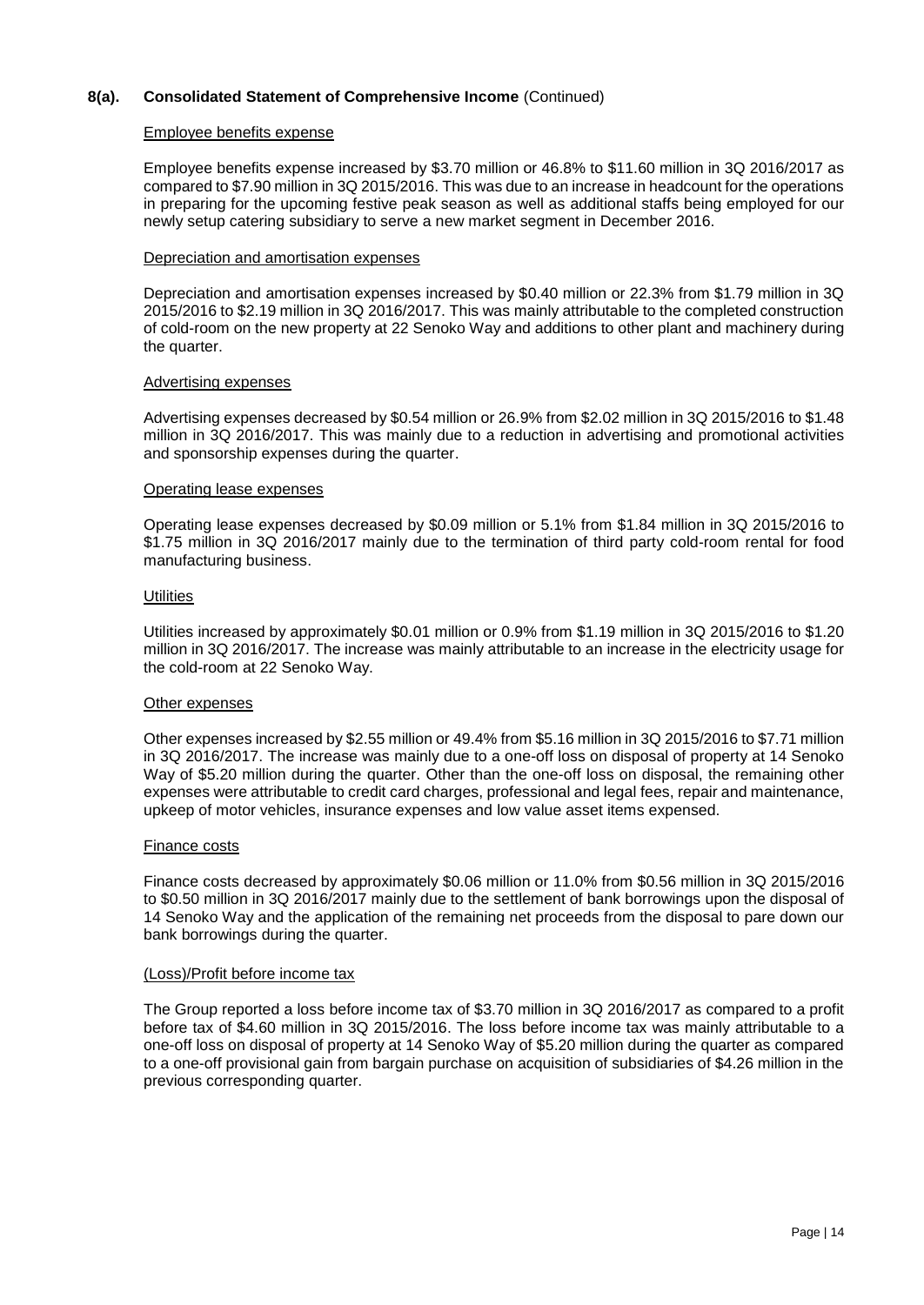### Income tax credit/(expense)

The income tax of the Group recorded a credit of \$2.50 million in 3Q 2016/2017 primarily due to a reversal of deferred tax of \$1.90 million as a result of the disposal of property at 14 Senoko Way as well as income tax refund of \$0.89 million from Inland Revenue Authority of Singapore ("IRAS") being overprovision of income tax expense in prior financial year.

### (Loss)/Profit for the financial period

As a result of the above review, the Group reported a loss for the financial period of \$1.20 million in 3Q 2016/2017 as compared to a profit of \$4.10 million in 3Q 2015/2016. The loss for the financial period was mainly attributable to a one-off loss on disposal of property net of reversal of deferred tax of \$3.30 million during the quarter as compared to a one-off provisional gain from bargain purchase on acquisition of subsidiaries of \$4.26 million in the previous corresponding quarter. The profit attributable to the owners of the parent decreased by \$4.71 million or 97.4% from \$4.84 million in 3Q 2015/2016 to \$0.13 million in 3Q 2016/2017, while net loss attributable to non-controlling interests increased by \$0.60 million or 80.9% from \$0.73 million to \$1.33 million.

### **9M 2016/2017 compared to 9M 2015/2016**

#### Revenue

For the nine months financial period ended 31 December 2016 ("**9M 2016/2017**"), the Group registered \$114.09 million in revenue as compared to \$89.86 million in the previous corresponding nine months ended 31 December 2015 ("**9M 2015/2016**"). The increase was approximately \$24.23 million or 27.0%.

Food catering business revenue decreased by \$1.65 million or 3.6% from \$45.60 million in 9M 2015/2016 to \$43.95 million in 9M 2016/2017. The decrease was mainly due to less event celebrations during this period compared to the prior corresponding period when there were nation-wide SG50 celebrations.

Food retail business revenue increased by \$1.27 million or 9.6% from \$13.18 million in 9M 2015/2016 to \$14.45 million in 9M 2016/2017. This was mainly attributable to the opening of new outlets that are strategically located as well as new initiatives and promotions launched during this period.

Food manufacturing business revenue increased by \$7.26 million or 26.6% from \$27.28 million in 9M 2015/2016 to \$34.54 million in 9M 2016/2017. This was mainly due to the absence of revenue contribution in April and May 2015, since the acquisition was only completed in June 2015.

Food trading business contributed revenue of \$12.37 million in 9M 2016/2017 as compared to \$2.92 million in 9M 2015/2016. As the acquisition was only completed in November 2015, there is no comparative revenue from April to October 2015.

Food and catering supplies business revenue increased by \$7.80 million from \$0.25 million in 9M 2015/2016 to \$8.05 million in 9M 2016/2017. The increase was mainly due to the commencement of food and catering supplies business supplying to and trading frozen meat with a local third party customer during this period.

### Other income

Other income was \$3.26 million in 9M 2016/2017 as compared to \$5.98 million in 9M 2015/2016. It decreased by approximately \$2.72 million or 45.6% mainly due to the absence of one-off provisional gain from bargain purchase on acquisition of subsidiaries of \$4.26 million during this quarter, offset by an increase in gain on disposal of assets classified as held for sale of \$1.15 million, increase in government grants received of \$0.10 million and increase in rental income of \$0.25 million.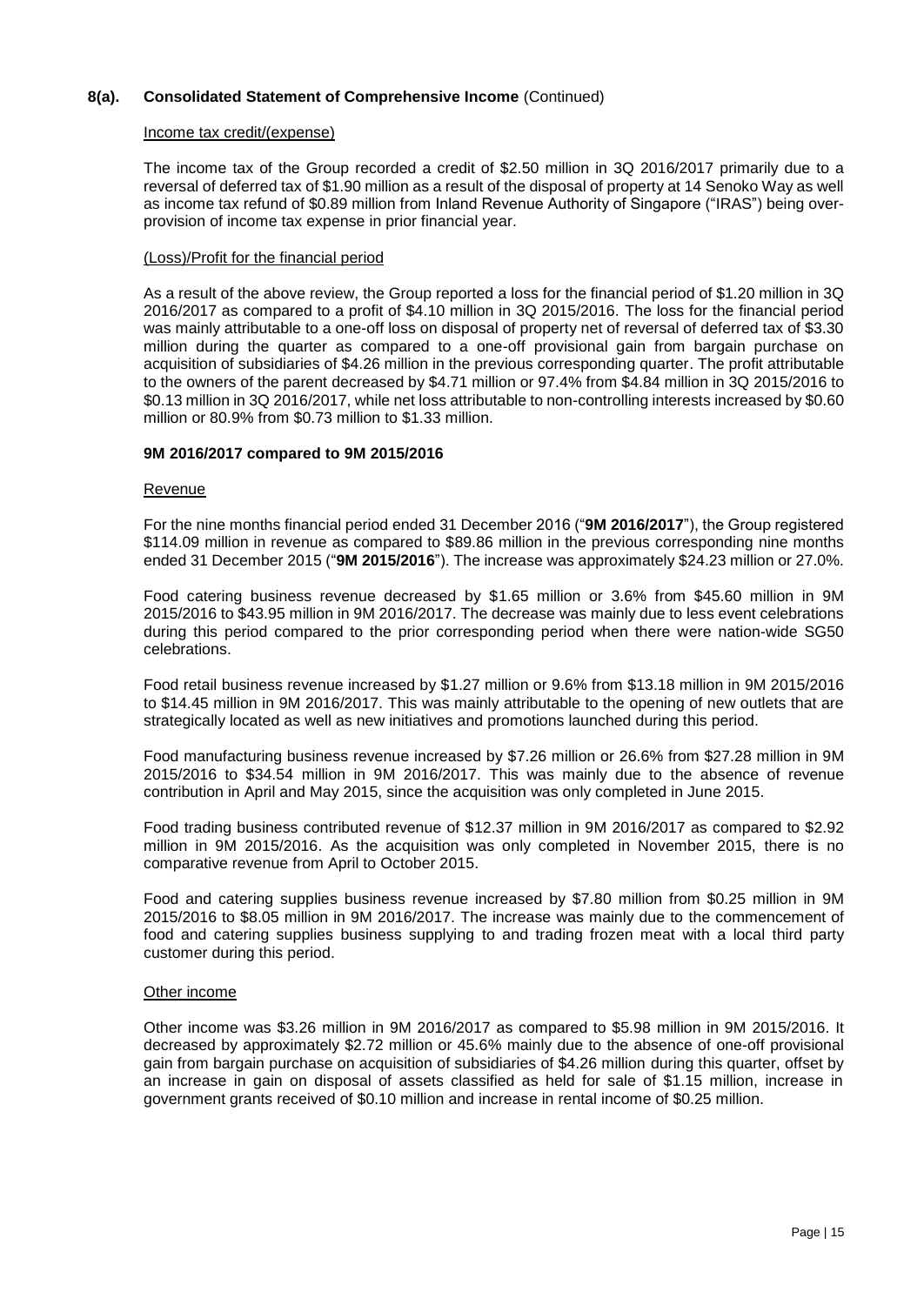### Purchases and consumables used

Purchases and consumables used increased by approximately \$14.82 million or 40.7% to \$51.27 million in 9M 2016/2017 from \$36.45 million in 9M 2015/2016. The increase was mainly due to increase in food prices and consumables expenses as a result of the new frozen meat trading in food and catering supplies business as well as consolidation of costs incurred by the food trading business after the acquisition were completed in November 2015. Generally, the food and catering supplies and food trading business have a lower gross profit margin compared to the food catering business and food retail business, thus the percentage increase in purchases and consumables used was higher than the percentage increase in revenue.

#### Delivery expenses

Delivery expenses decreased by \$0.39 million or 14.1% to \$2.41 million in 9M 2016/2017 as compared to \$2.80 million in 9M 2015/2016. This was due to a reduction in the usage of outsourced drivers for the food retail business.

#### Employee benefits expense

Employee benefits expense increased by \$9.25 million or 39.2% to \$32.85 million in 9M 2016/2017 as compared to \$23.60 million in 9M 2015/2016. This was mainly due to the introduction of employee benefits expense incurred from food manufacturing business and food trading business which only consolidated for 7 months and 2 months employee benefits expense respectively during 9M 2015/2016.

#### Depreciation and amortisation expenses

Depreciation and amortisation expenses increased by \$1.65 million or 34.5% from \$4.77 million in 9M 2015/2016 to \$6.42 million in 9M 2016/2017. This was mainly attributable to the additional renovation for leasehold properties at Enterprise Road, completed construction of cold-room on the new property at 22 Senoko Way and additions to other plant and machinery during the financial period.

#### Advertising expenses

Advertising expenses decreased by \$0.46 million or 9.6% from \$4.75 million in 9M 2015/2016 to \$4.29 million in 9M 2016/2017. This was mainly due to a reduction in advertising and promotional activities and sponsorship expenses during the current financial period.

#### Operating lease expenses

Operating lease expenses increased by \$0.72 million or 15.0% from \$4.78 million in 9M 2015/2016 to \$5.50 million in 9M 2016/2017. This was mainly due to additional rental expenses incurred for new retail outlets as well as an increase in land rental due to an increase in number of properties owned by the Group after consolidation of food trading business, offset by the termination on third party cold-room rental for food manufacturing business.

#### **Utilities**

Utilities increased by approximately \$0.55 million or 18.0% from \$3.03 million in 9M 2015/2016 to \$3.58 million in 9M 2016/2017. The increase was mainly due to the consolidation of utilities from the food trading business and an increase in the electricity usage for the cold-room at 22 Senoko Way.

#### Other expenses

Other expenses increased by \$3.12 million or 32.1% from \$9.71 million in 9M 2015/2016 to \$12.83 million in 9M 2016/2017. The increase was mainly due to a one-off loss on disposal of property at 14 Senoko Way of \$5.20 million during the financial period. Other than the one-off loss on disposal, the remaining other expenses were attributable to credit card charges, professional and legal fees, repair and maintenance, upkeep of motor vehicles, insurance expenses and low value asset items expensed.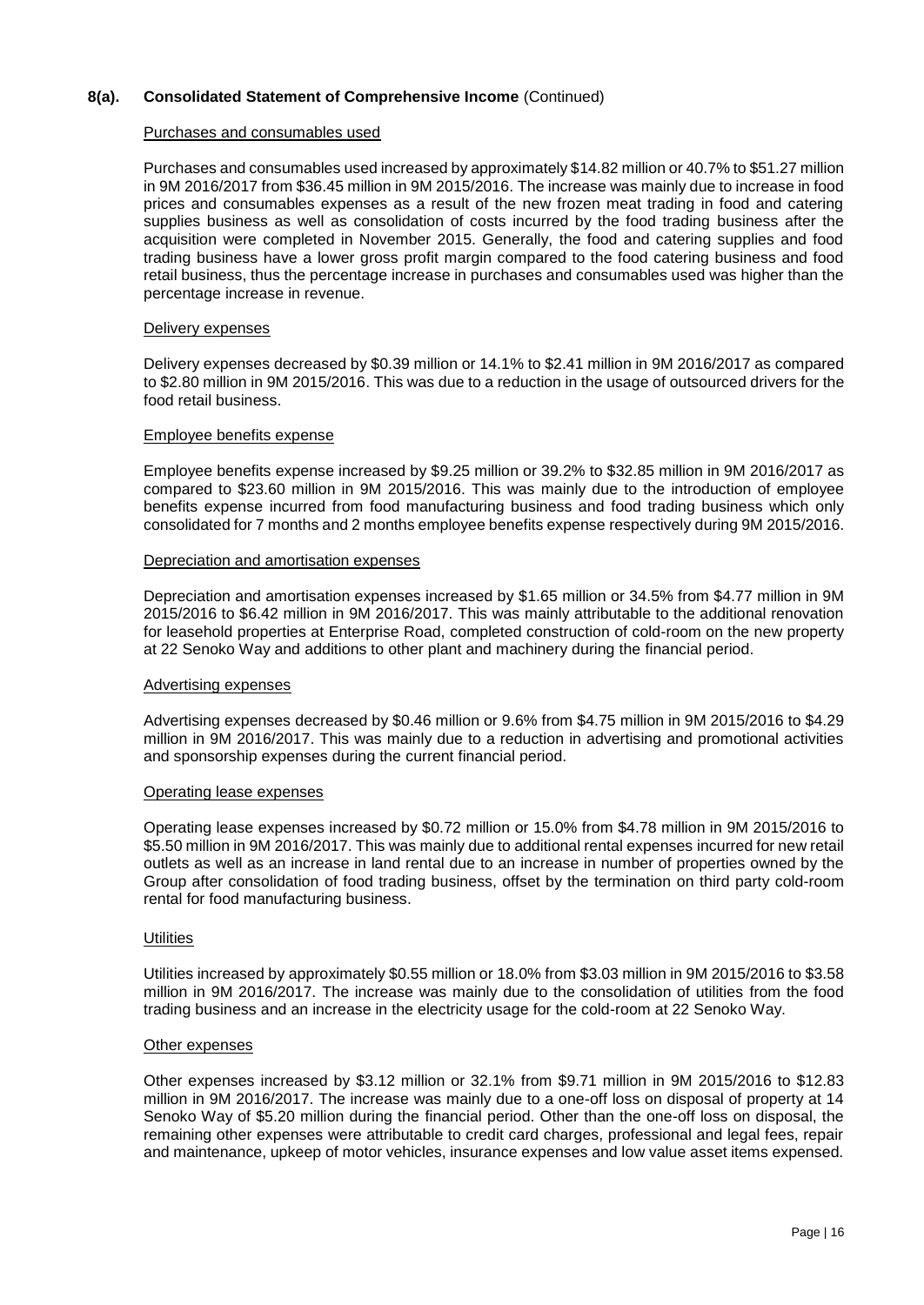### Finance costs

Finance costs increased by approximately \$0.42 million or 35.7% from \$1.19 million in 9M 2015/2016 to \$1.61 million in 9M 2016/2017 mainly due to the increase in bank borrowings to fund the acquisition of subsidiaries, new property, plant and equipment acquired through term loans and finance leases, offset by the settlement of bank borrowings for the disposal of 14 Senoko Way.

### (Loss)/Profit before income tax

The Group reported a loss before income tax of \$3.34 million in 9M 2016/2017 as compared to a profit before tax of \$4.84 million in 9M 2015/2016. The loss before income tax was mainly attributable to a one-off loss on disposal of property at 14 Senoko Way of \$5.20 million during the period as compared to a one-off provisional gain from bargain purchase on acquisition of subsidiaries of \$4.26 million during the previous corresponding period.

#### Income tax credit/(expense)

The income tax of the Group recorded a credit of \$2.38 million in 3Q 2016/2017 primarily due to a reversal of deferred tax of \$1.90 million as a result of the disposal of property at 14 Senoko Way as well as income tax refund of \$0.89 million from IRAS being over-provision of income tax expense in prior financial year.

#### (Loss)/Profit for the financial period

As a result of the above review, the Group reported a loss for the financial period of \$0.95 million in 9M 2016/2017 compared to a profit of \$3.90 million in 9M 2015/2016. The loss for the financial period was mainly attributable to a one-off loss on disposal of property net of reversal of deferred tax of \$3.30 million during the financial period as compared to a one-off provisional gain from bargain purchase on acquisition of subsidiaries of \$4.26 million during the previous corresponding financial period.

The profit attributable to the owners of the parent decreased by \$4.54 million or 88.9% from \$5.10 million in 9M 2015/2016 to \$0.56 million in 9M 2016/2017, while net loss attributable to non-controlling interests increased by \$0.31 million or 25.8% from \$1.21 million to \$1.52 million.

### **8(b). Review of Financial Position of the Group as at 31 December 2016**

#### Current assets

The Group's current assets increased by \$3.65 million from \$39.51 million as at 31 March 2016 to \$43.16 million as at 31 December 2016. The Group's inventories decreased by \$1.77 million mainly due to the improvement in inventory control of food manufacturing business. The increase in trade and other receivables of approximately \$7.85 million resulted from a longer debtor turnover days for frozen meat customer in our food and catering supplies business. Prepayments decreased marginally by \$0.19 million to \$0.57 million, and cash and cash equivalents decreased by \$1.20 million to \$10.98 million.

The Group's assets classified as held for sale with a total carrying amount of \$1.04 million as at 31 March 2016 related to the properties disposed off to third parties for a total cash consideration of \$2.86 million during 2Q 2016/2017.

#### Non-current assets

The Group's non-current assets decreased by \$1.79 million from \$89.11 million as at 31 March 2016 to \$87.32 million as at 31 December 2016 primarily due to a net decrease in property, plant and equipment, investment properties and intangible assets of \$1.57 million as well as a decrease in available-for-sale financial assets of \$0.24 million due to a loss on fair value changes based on its quoted market price.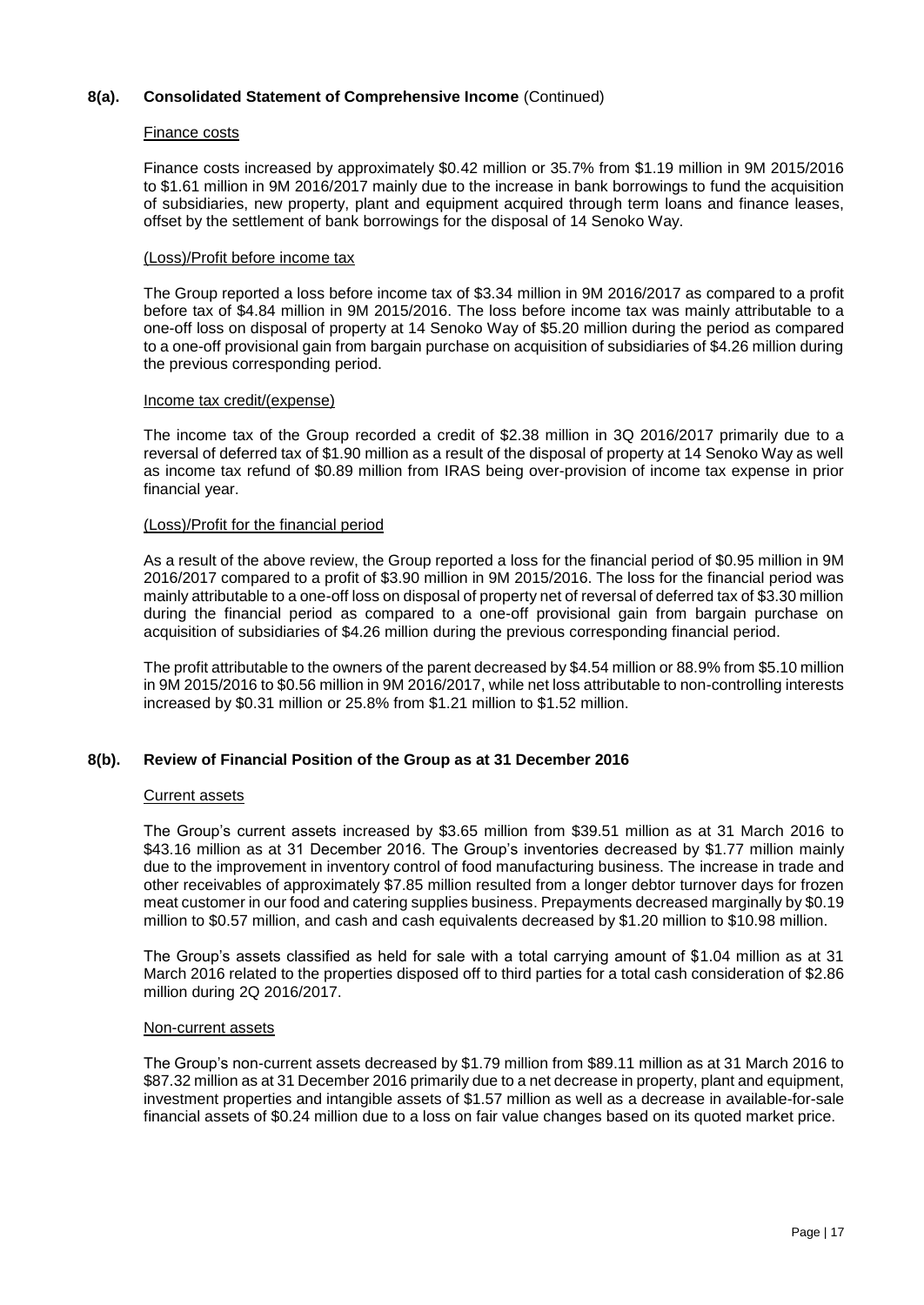### **8(b). Review of Financial Position of the Group as at 31 December 2016** (Continued)

### Non-current assets (Continued)

The net decrease in property, plant and equipment, investment properties and intangible assets was mainly due to the disposal of property at 14 Senoko Way with carrying amount of \$15.20 million, depreciation and amortisation charges of \$6.42 million for 9M 2016/2017, offset by the acquisition of new property at 22 Senoko Way of \$15.00 million and other plant and equipment and intangible assets of approximately \$5.31 million.

### Current liabilities

The Group's current liabilities decreased by \$0.50 million from \$54.20 million as at 31 March 2016 to \$53.70 million as at 31 December 2016. This was mainly attributable to a decrease in trade and other payables of \$1.41 million, a decrease in income tax payable of \$0.91 million and net repayment of current financial lease payables of \$0.25 million, offset by the net drawdown of current bank borrowings of \$2.11 million.

#### Non-current liabilities

The Group's non-current liabilities increased by \$2.90 million from \$38.17 million as at 31 March 2016 to \$41.07 million as at 31 December 2016 primarily due to the financing obtained for the acquisition of new property at 22 Senoko Way, offset by the settlement of bank borrowings and reversal of deferred tax arising from the revaluation upon disposal of property at 14 Senoko Way as well as the reclassification from non-current bank borrowings to current bank borrowings based on their repayment terms.

#### Net current liability position

As at 31 December 2016, the Group was in a net current liability position of \$10.55 million, mainly due to the effects of the acquisition of the food manufacturing business, recent acquisition of a new property at 22 Senoko Way and losses in the food retail business.

Taking into consideration of the Group's intended disposal of certain properties and the Group's internal budget and cash flow planning, the Board of Directors of the Company ("**Directors**") believe that the Group would be able to meet its short-term obligations as and when they fall due. Barring unforeseen circumstances, the Directors believe that the Group's negative working capital position would be overcome in the longer term as the Group realises the synergistic benefits of the acquisition of the food manufacturing business and results from new initiatives implemented to increase efficiency and productivity for the food retail business.

### **8(c). Consolidated Statement of Cash Flows**

The Group's net cash from operating activities in 9M 2016/2017 was \$1.79 million, mainly resulted from operating cash flows before working capital changes of \$7.85 million, offset by a decrease in net working capital of \$5.62 million and a net income tax paid of \$0.43 million.

The decrease in net working capital was mainly due to an increase in trade and other receivables of approximately \$8.05 million. This is offset by a decrease in inventories of approximately \$1.68 million, a decrease in prepayments of approximately \$0.19, and an increase in trade and other payables of approximately \$0.56 million.

The Group's net cash used in investing activities of \$5.72 million during 9M 2016/2017 was mainly attributable to the purchase of property, plant and equipment of \$18.96 million, offset by the proceeds of \$10.45 million from disposal of property, plant and equipment and \$2.86 million from disposal of assets classified as held for sale. The cash used in the purchase of property, plant and equipment was mainly attributable to the acquisition of new property at 22 Senoko Way with purchase consideration of \$15.00 million, while the proceeds from the disposal of property at 14 Senoko Way was \$10.00 million.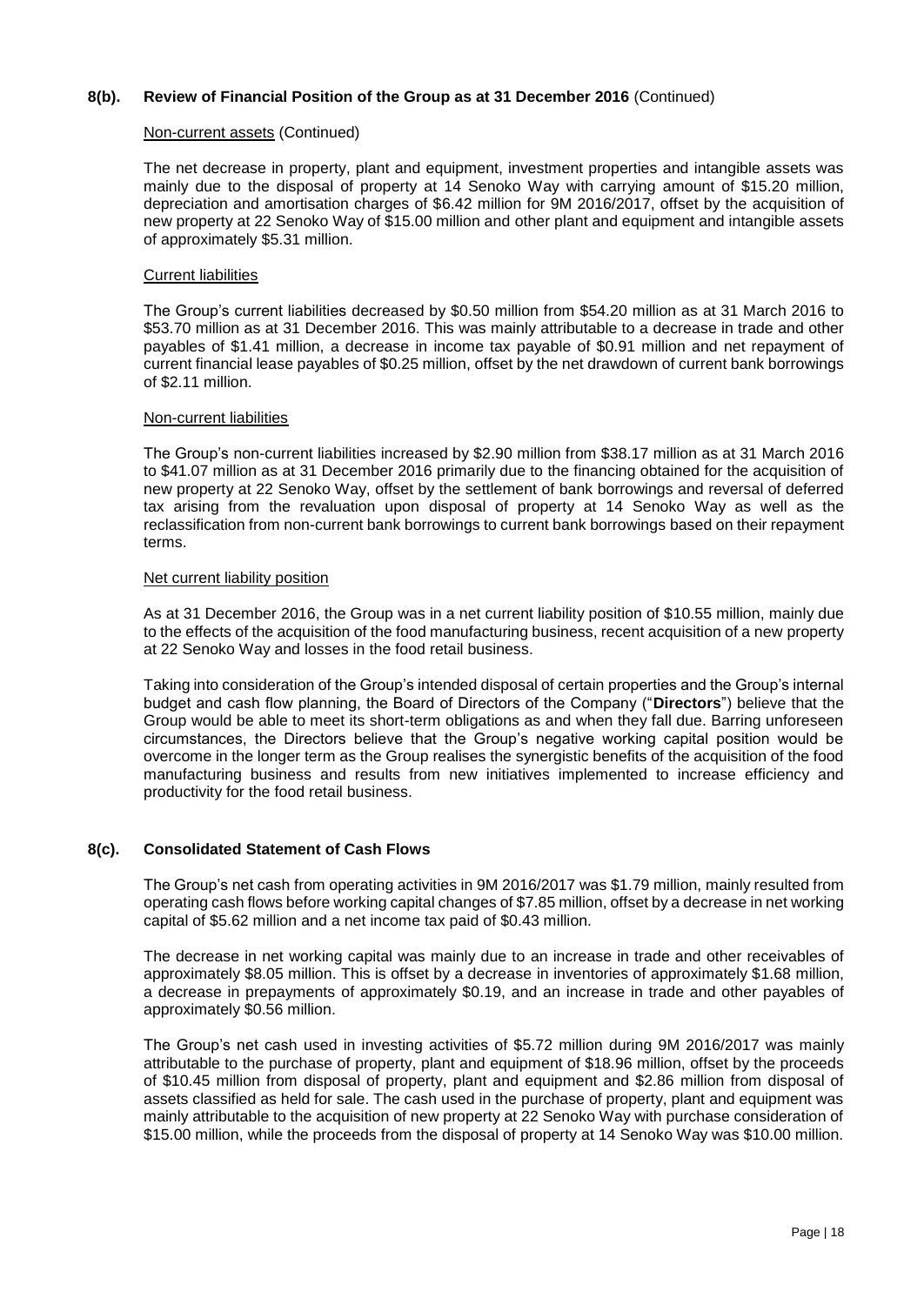### **8(c). Consolidated Statement of Cash Flows** (Continued)

The Group's net cash from financing activities of \$3.31 million during 9M 2016/2017 was mainly due to drawdown of bank borrowings of 36.88 million as well as contribution from the non-controlling shareholders of \$1.50 million in respect of the ordinary shares issued in Thong Siek Holdings Pte Ltd, a 55%-owned subsidiary of the Company and \$0.25 million in respect of the ordinary shares issued in Gourmetz Pte Ltd, a 51%-owned subsidiary of the Company. The net cash inflow is offset by the repayment of bank borrowings of \$30.48 million, repayment of finance lease payables of \$1.76 million, dividends paid of \$1.46 million and interest payment of \$1.61 million.

As a result of the above, the net decrease in cash and cash equivalents during 9M 2016/2017 was \$0.62 million.

### **9. Where a forecast, or a prospect statement, has been previously disclosed to our shareholders, any variance between it and the actual results.**

The Group announced on 1 November 2016 in relation to the financial effects for disposal of property at 14 Senoko Way, the disposal is expected to result in a one-off loss on disposal in 3Q 2016/2017. The expected one-off loss in the aforementioned announcement is in line with the actual results. In addition, the previous commentary relating to the Group's profitability for the full financial year ending 31 March 2017 ("**FY2017**") contained in Paragraph 10 of the Company's results announcement for 1H 2016/2017 dated 11 November 2016 remains unchanged.

### **10. A commentary at the date of the announcement of the significant trends and competitive conditions of the industry in which the group operates and any known factors or events that may affect the group in the next reporting period and the next 12 months.**

The outlook of the industry which we operate in is expected to remain challenging.

The food catering business would continue to focus on strengthening its recurring income streams by pursuing more corporate clients and venue partnerships. On 16 November 2016, the Group established a 51%-owned subsidiary, namely Gourmetz Pte. Ltd., which targets growing elder-care and childcare market segments and strengthens recurring income for food catering business.

The food retail business would review its business model in order to reduce the losses for the Group.

Following the vertical expansion of the Group's value chain into the food manufacturing and food trading businesses, and with the greater synergies from the newly acquired 75%-owned subsidiary, namely U-Market Place Enterprise Pte. Ltd., the Group seeks to achieve back-end integration with the potential of greater profitability and economies of scale. The food manufacturing business is currently on the right track to generate operating profit as a result of enhanced cost efficiency and successful restructuring efforts, and the Group would continue to improve the operational efficiency as well as widen its product offerings for the food manufacturing business. Meanwhile, the food trading business is expected to continue to grow and consistently contribute to the Group.

Barring any unforeseen circumstances, and depending on how quickly the Group is able to successfully integrate its new acquisitions, performance of the subsidiaries, as well as results arising from the food retail business review, the Company expects the Group's operations to remain profitable for the current year.

### **11. Dividend**

### **a. Current Financial Period Reported On**

### **Any dividend declared for the current financial period reported on?**

None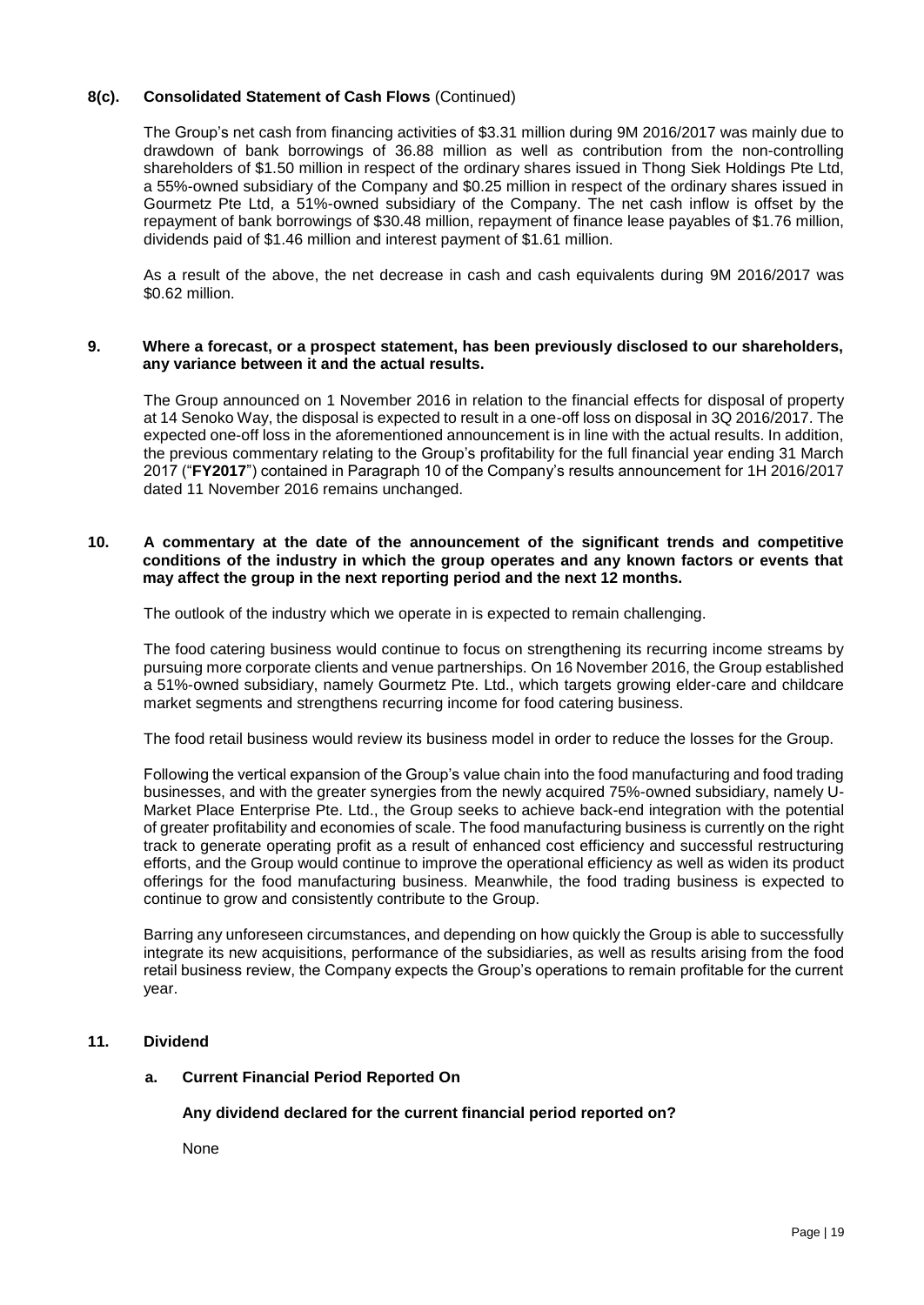- **11. Dividend** (Continued)
	- **b. Corresponding Period of the Immediately Preceding Financial Year**

**Any dividend declared for the corresponding period of the immediately preceding financial year?**

None

**c. Whether the dividend is before tax, net of tax or tax exempt. If before tax or net of tax, state the tax rate and the country where the dividend is derived. (If the dividend is not taxable in the hands of shareholders, this must be stated).**

Not applicable

**d. The date the dividend is payable**

Not applicable

### **e. Books closure date**

Not applicable

**12. If no dividend has been declared/recommended, a statement to that effect**

There is no dividend declared in this quarter.

### **13. Interested person transactions**

| Name of interested person                      | Aggregate value of all<br>interested person transactions<br>during the financial period<br>under review<br>(excluding transactions<br>less than \$100,000 and<br>transactions conducted<br>under shareholders'<br>mandate pursuant to Rule 920)<br>\$'000 | Aggregate value of all<br>interested person transactions<br>conducted under<br>shareholders' mandate<br>pursuant to Rule 920<br>(excluding transactions<br>less than \$100,000)<br>\$'000 |
|------------------------------------------------|-----------------------------------------------------------------------------------------------------------------------------------------------------------------------------------------------------------------------------------------------------------|-------------------------------------------------------------------------------------------------------------------------------------------------------------------------------------------|
| <b>Neo Kah Kiat</b>                            |                                                                                                                                                                                                                                                           |                                                                                                                                                                                           |
| (i) GUI Solutions Pte Ltd                      |                                                                                                                                                                                                                                                           |                                                                                                                                                                                           |
| Cost of goods and services                     |                                                                                                                                                                                                                                                           |                                                                                                                                                                                           |
| purchased                                      | 166.2                                                                                                                                                                                                                                                     |                                                                                                                                                                                           |
| Rental and utilities income                    | 18.0                                                                                                                                                                                                                                                      |                                                                                                                                                                                           |
| (ii) Office premise lease expense <sup>1</sup> | 75.2                                                                                                                                                                                                                                                      |                                                                                                                                                                                           |
| Neo Kah Kiat and Liew Oi Peng                  |                                                                                                                                                                                                                                                           |                                                                                                                                                                                           |
| (i) Office premise lease expense <sup>2</sup>  | 148.9                                                                                                                                                                                                                                                     |                                                                                                                                                                                           |
| (ii) Rental of hostel for staff welfare        | 9.0                                                                                                                                                                                                                                                       |                                                                                                                                                                                           |
| (iii) Twinkle Investment Pte Ltd               |                                                                                                                                                                                                                                                           |                                                                                                                                                                                           |
| Rental of yacht                                | 180.0                                                                                                                                                                                                                                                     |                                                                                                                                                                                           |
| Office premise lease                           |                                                                                                                                                                                                                                                           |                                                                                                                                                                                           |
| expense <sup>3</sup>                           | 78.5                                                                                                                                                                                                                                                      |                                                                                                                                                                                           |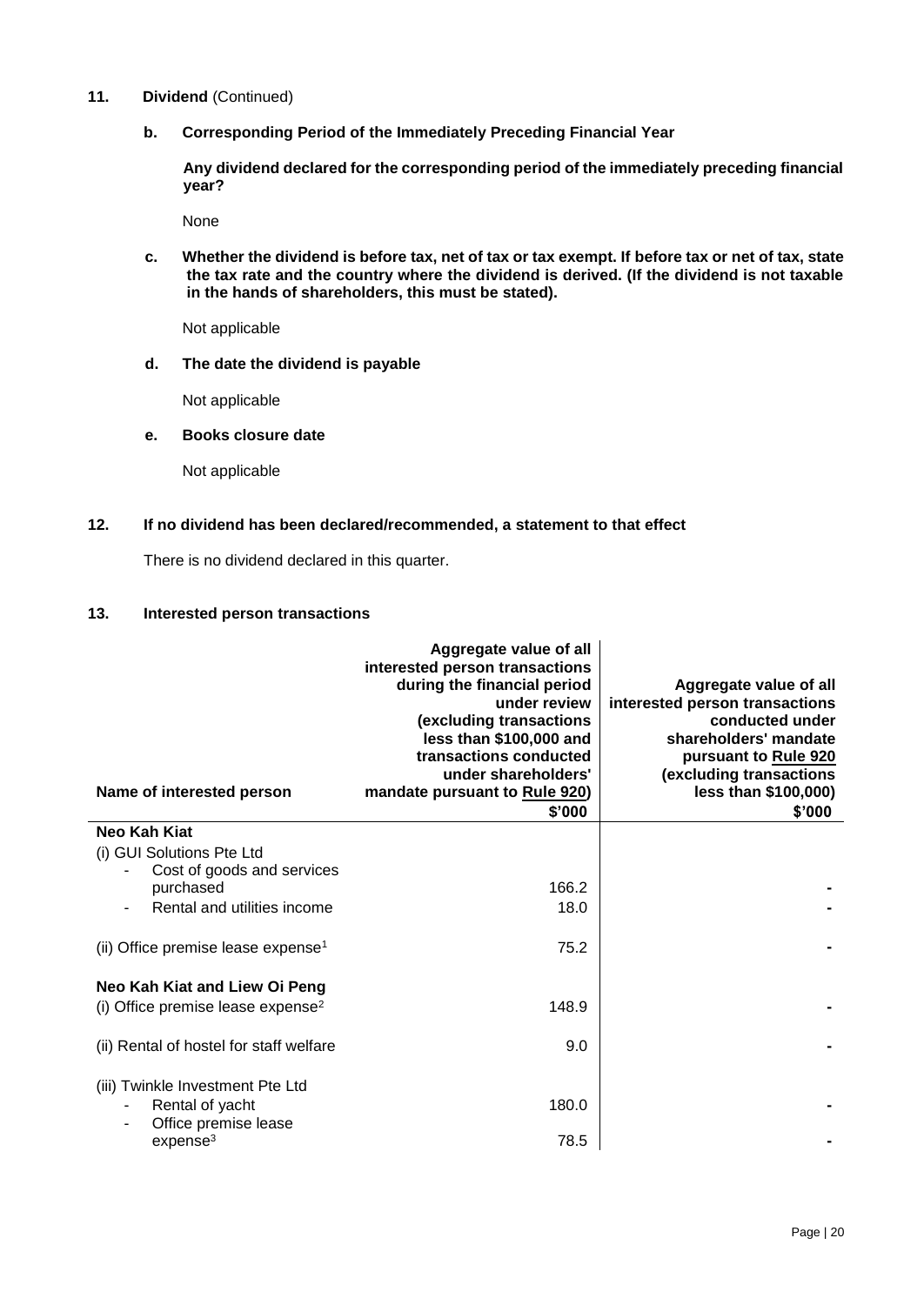### **13. Interested person transactions** (Continued)

### **Notes:**

The Group has not obtained any general mandate from shareholders for interested person transactions pursuant to Rule 920 of the SGX-ST Listing Manual.

- (1) The office premise lease expense paid to the Company's director, Neo Kah Kiat, in 9M 2016/2017 relates to #05-04 at Enterprise One amounting to approximately \$75,200. As the terms of the tenancy agreement for the office premise were supported by independent valuations and with lease period of 3 years, the lease thereunder is not required to comply with Catalist Rule 906 in relation to the approval of the shareholders of the Company as exempted under Catalist Rule 916(1).
- (2) The office premise lease expense paid to the Company's directors, Neo Kah Kiat and Liew Oi Peng, in 9M 2016/2017 relates to lease expense for #05-03 and #05-05 at Enterprise One amounting to approximately \$148,900. As the terms of the tenancy agreements for the office premises were supported by independent valuations and with lease period of 3 years, the leases thereunder are not required to comply with Catalist Rule 906 in relation to the approval of the shareholders of the Company as exempted under Catalist Rule 916(1).
- (3) The office premise lease expense paid to the Twinkle Investment Pte Ltd, which is jointly owned by Neo Kah Kiat and Liew Oi Peng, in 9M 2016/2017 relates to lease expense for #05-06 at Enterprise One amounting to approximately \$78,500. As the terms of the tenancy agreement for the office premise were supported by independent valuations and with lease period of 3 years, the lease thereunder is not required to comply with Catalist Rule 906 in relation to the approval of the shareholders of the Company as exempted under Catalist Rule 916(1).

### **14. Negative assurance confirmation on interim financial results pursuant to Rule 705 (5) of the Catalist Rules**

We, Neo Kah Kiat, and Liew Oi Peng, being two directors of Neo Group Limited (the "**Company**"), do hereby confirm on behalf of the directors of the Company that, to the best of their knowledge, nothing has come to the attention of the Board of Directors of the Company which may render the unaudited consolidated financial statements of the Group for the 9 months ended 31 December 2016 to be false or misleading in any material aspect.

Neo Kah Kiat **Liew Oi Peng** Chairman and Chief Executive Officer Executive Director

### **15. Confirmation that the issuer has procured undertakings from all its directors and executive offices (in the format set out in Appendix 7H) under Rule 720 (1)**

The Company hereby confirms that it has already procured undertakings from all of its Directors and executive officers in the format as set out in Appendix 7H of the Catalist Rules in accordance with Rule 720 (1) of the Catalist Rules.